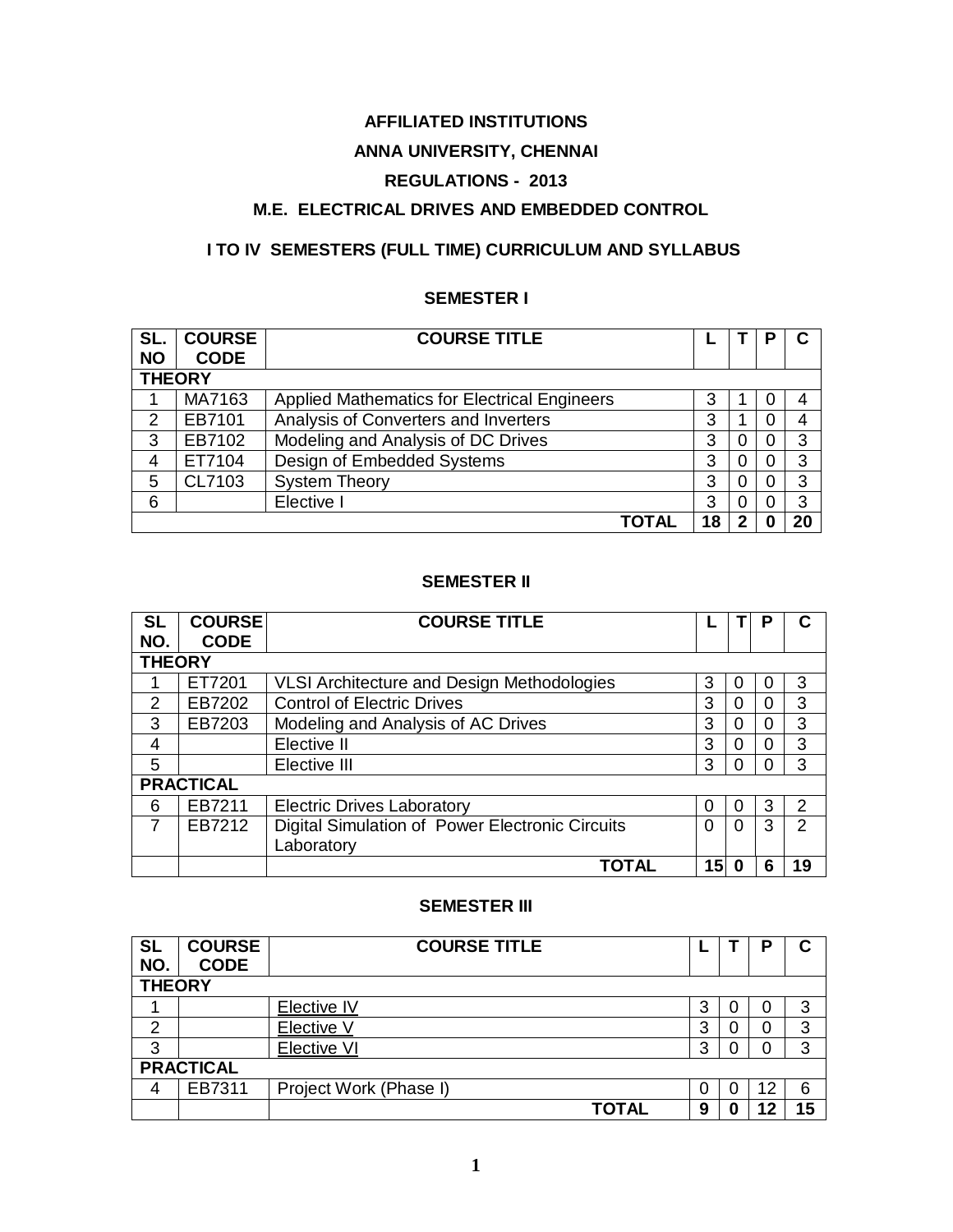#### **SEMESTER IV**

| <b>SL</b><br>NO. | <b>COURSE</b><br><b>CODE</b> | <b>COURSE TITLE</b>     |  |   | D  |     |  |  |
|------------------|------------------------------|-------------------------|--|---|----|-----|--|--|
|                  | <b>PRACTICAL</b>             |                         |  |   |    |     |  |  |
|                  | FB7411                       | Project Work (Phase II) |  |   | 24 | 1 ຕ |  |  |
|                  |                              | <b>TOTAL</b>            |  | 0 | 24 | 12  |  |  |

# **TOTAL NUMBER OF CREDITS = 66**

# **ELECTIVES FOR ELECTRICAL DRIVES AND EMBEDDED CONTROL**

# **ELECTIVE I**

| <b>SL</b><br>NO. | <b>COURSE</b><br><b>CODE</b> | <b>COURSE TITLE</b>                 |   |  |        |
|------------------|------------------------------|-------------------------------------|---|--|--------|
|                  | ET7001                       | Digital Instrumentation             | ◠ |  | ⌒      |
| ⌒                | ET7102                       | Microcontroller Based System Design | ◠ |  | ◠      |
| ◠<br>N           | FT7103                       | <b>Real Time Systems</b>            |   |  | $\sim$ |

#### **ELECTIVE II & III**

| <b>SL</b><br>NO. | <b>COURSE</b><br><b>CODE</b> | <b>COURSE TITLE</b>                       |   |  |    |
|------------------|------------------------------|-------------------------------------------|---|--|----|
|                  | ET7004                       | Programming with VHDL                     | 3 |  | 3  |
| 2                | <b>PX7204</b>                | <b>Power Quality</b>                      | З |  | 3  |
| 3                | ET7006                       | <b>Advanced Digital Signal Processing</b> | 3 |  | 3  |
| 4                | ET7003                       | Design of Embedded Control Systems        | 3 |  | 3  |
| 5                | ET7204                       | Software for Embedded Systems             | 3 |  | 3  |
| 6                | PX7203                       | <b>Special Electrical Machines</b>        | З |  | ิว |

# **ELECTIVE IV, V & VI**

| <b>SL</b>      | <b>COURSE</b> | <b>COURSE TITLE</b>                            |   |   | Ρ |   |
|----------------|---------------|------------------------------------------------|---|---|---|---|
| NO.            | <b>CODE</b>   |                                                |   |   |   |   |
|                | CL7005        | <b>Optimal Control and Filtering</b>           | 3 | ი | 0 | 3 |
| $\overline{2}$ | ET7014        | Application of MEMS Technology                 | 3 | 0 | 0 | 3 |
| 3              | PX7301        | Power Electronics for Renewable Energy Systems | 3 | 0 | 0 | 3 |
| 4              | CL7004        | Robotics and control                           | 3 |   | 0 | 3 |
| 5              | CL7007        | System Identification and Adaptive Control     | 3 | 0 | 0 | 3 |
| 6              | <b>PS7004</b> | Solar and Energy Storage Systems               | 3 | 0 | 0 | 3 |
| $\overline{7}$ | ET7012        | Computer in Networking and Digital Control     | 3 | ი | 0 | 3 |
| 8              | <b>PS7007</b> | <b>Wind Energy Conversion Systems</b>          | 3 | ი | 0 | 3 |
| 9              | CL7002        | Robust Control                                 | 3 |   |   | З |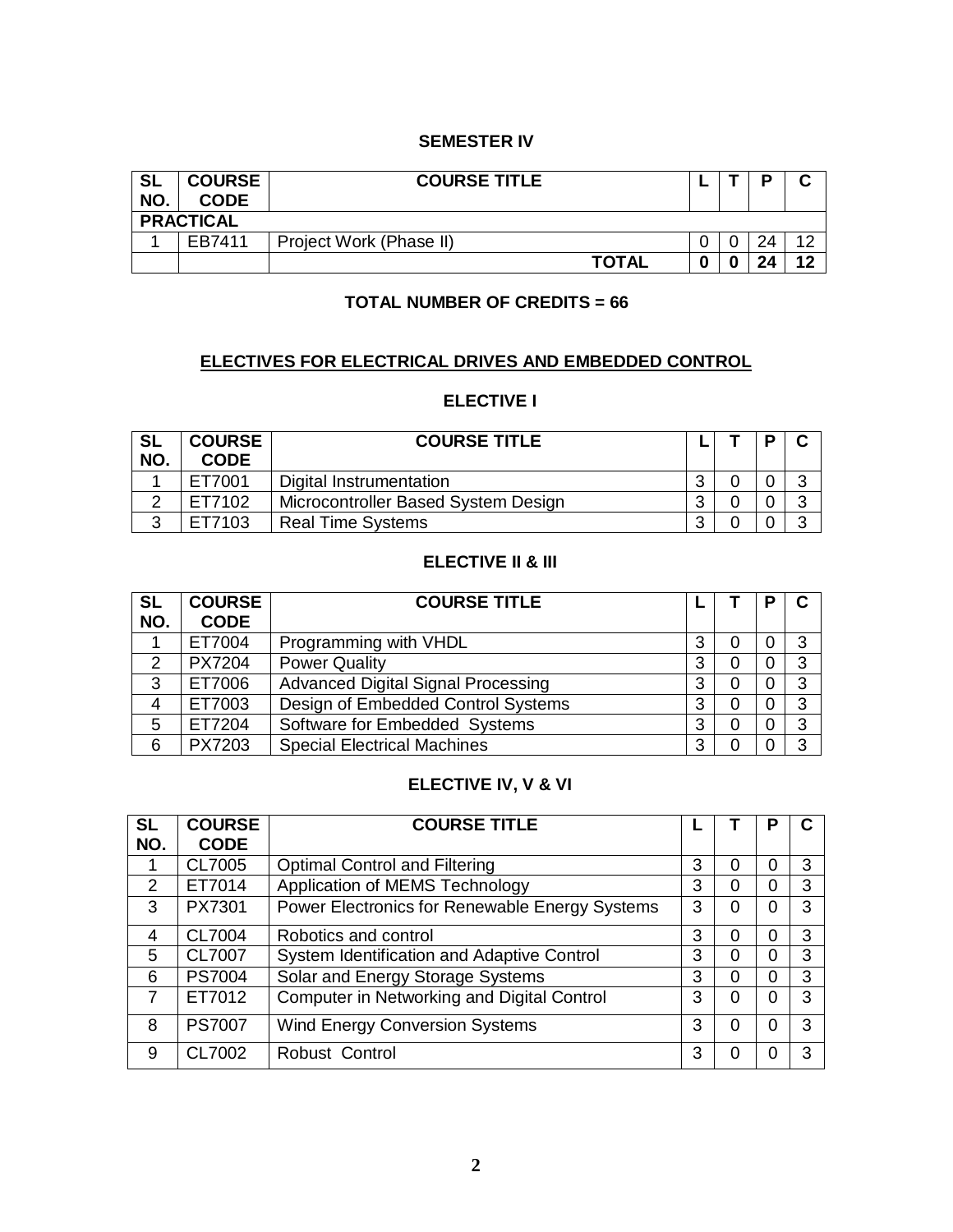#### **MA7163 APPLIED MATHEMATICS FOR ELECTRICAL ENGINEERS L T P C 3 1 0 4**

### **OBJECTIVES:**

- To develop the ability to apply the concepts of Matrix theory and Linear programming in Electrical Engineering problems.
- To achieve an understanding of the basic concepts of one dimensional random variables and apply in electrical engineering problems.
- To familiarize the students in calculus of variations and solve problems using Fourier transforms associated with engineering applications.

#### **UNIT I MATRIX THEORY (9+3)**

The Cholesky decomposition - Generalized Eigen vectors, Canonical basis - QR factorization - Least squares method - Singular value decomposition.

### **UNIT II CALCULUS OF VARIATIONS (9+3)**

Concept of variation and its properties – Euler's equation – Functional dependant on first and higher order derivatives – Functionals dependant on functions of several independent variables – Variational problems with moving boundaries – problems with constraints - Direct methods: Ritz and Kantorovich methods.

#### **UNIT III ONE DIMENSIONAL RANDOM VARIABLES (9+3)**

Random variables - Probability function – moments – moment generating functions and their properties – Binomial, Poisson, Geometric, Uniform, Exponential, Gamma and Normal distributions – Function of a Random Variable.

### **UNIT IV LINEAR PROGRAMMING (9+3)**

Formulation – Graphical solution – Simplex method – Two phase method - Transportation and Assignment Models

### **UNIT V FOURIER SERIES (9+3)**

Fourier Trigonometric series: Periodic function as power signals – Convergence of series – Even and odd function: cosine and sine series – Non-periodic function: Extension to other intervals - Power signals: Exponential Fourier series – Parseval's theorem and power spectrum – Eigen value problems and orthogonal functions – Regular Sturm-Liouville systems – Generalized Fourier series.

#### **REFERENCES**

- 1. Richard Bronson, "Matrix Operation", Schaum's outline series, 2<sup>nd</sup> Edition, McGraw Hill, 2011.
- 2. Gupta, A.S., Calculus of Variations with Applications, Prentice Hall of India Pvt. Ltd., New Delhi, 1997.
- 3. Oliver C. Ibe, "Fundamentals of Applied Probability and Random Processes, Academic Press, (An imprint of Elsevier), 2010.
- 4. Taha, H.A., "Operations Research, An introduction", 10<sup>th</sup> edition, Pearson education, New Delhi, 2010.
- 5. Andrews L.C. and Phillips R.L., Mathematical Techniques for Engineers and Scientists, Prentice Hall of India Pvt.Ltd., New Delhi, 2005.

**L:45 +T: 15 TOTAL: 60 PERIODS**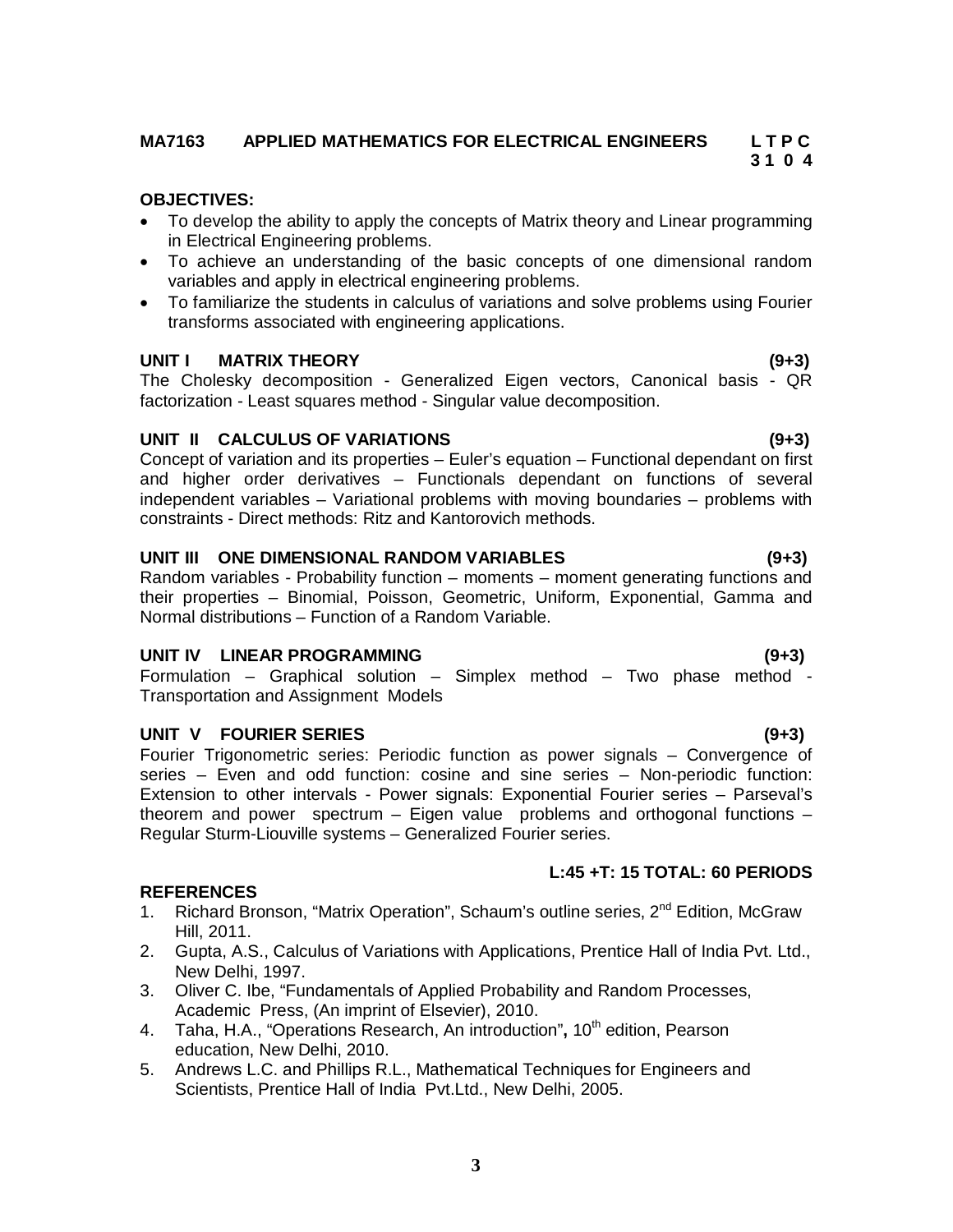- 6. Elsgolts, L., Differential Equations and the Calculus of Variations, MIR Publishers, Moscow, 1973.
- 7. Grewal, B.S., Higher Engineering Mathematics, 42<sup>nd</sup> edition, Khanna Publishers, 2012.
- 8. O'Neil, P.V., Advanced Engineering Mathematics, Thomson Asia Pvt. Ltd., Singapore, 2003.
- 9. Johnson R. A. and Gupta C. B., "Miller & Freund's Probability and Statistics for Engineers", Pearson Education, Asia, 7<sup>th</sup> Edition, 2007.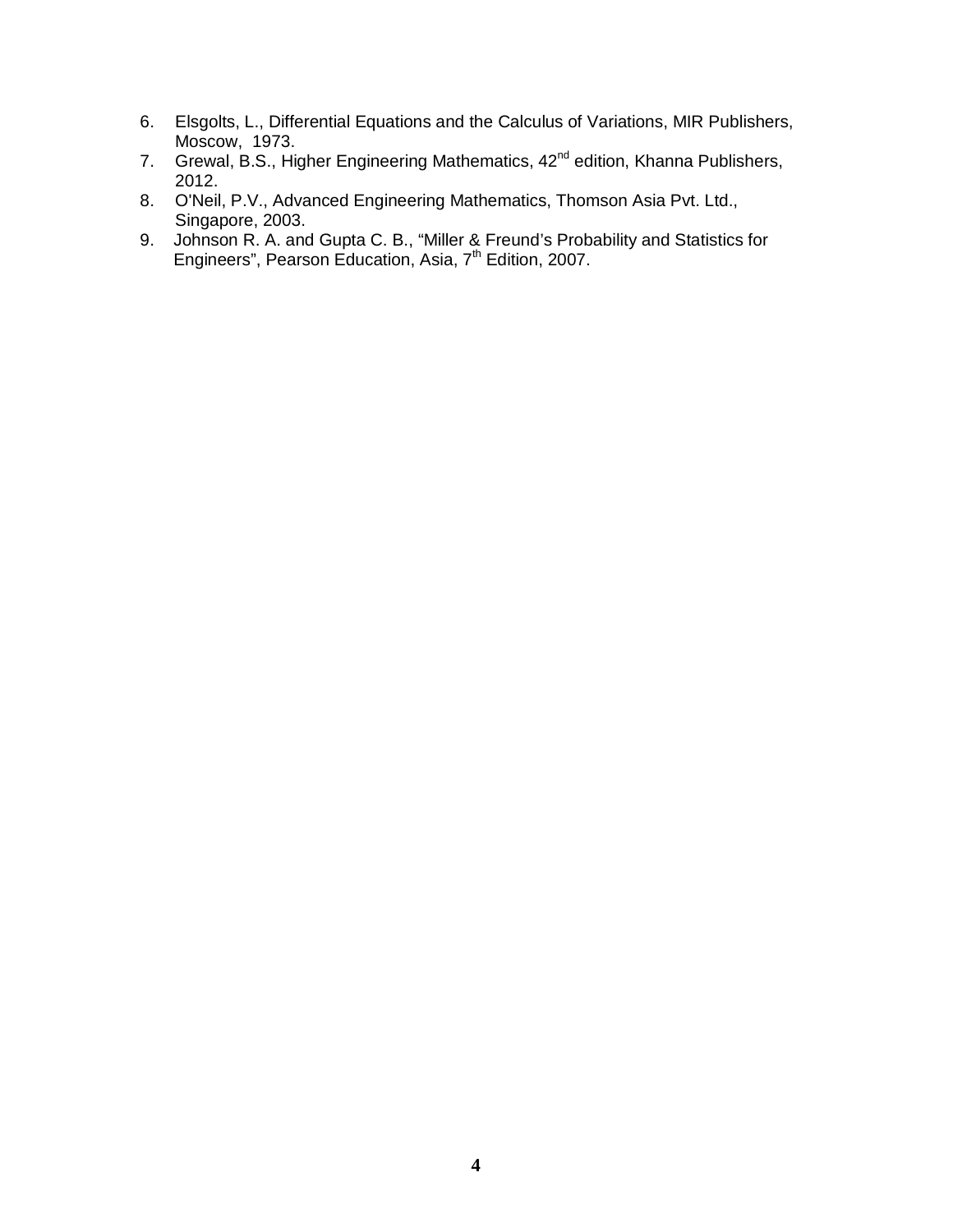### **OBJECTIVES**

- To educate on the operating principle of AC/DC converters
- TO introduce three phase ac/dc converters
- To educate on DC/DC converters
- To introduce DC/AC inverters
- To educate on AC/AC converters

# **UNIT I SINGLE PHASE AC-DC CONVERTERS 9**

Uncontrolled, half controlled and fully controlled with R-L, R-L-E loads and free wheeling diode - continuous and discontinuous modes of operation – inverter operation –Dual converter – Sequence control of converters – Performance parameters: harmonics, ripple, distortion, power factor – effect of source impedance and overlap.

# **UNIT II THREE PHASE AC-DC CONVERTERS 9**

Uncontrolled, half controlled and fully controlled with R-L, R-L-E loads and free wheeling diodes – Inverter operation and its limit – Dual converter – Performance parameter effect of source impedance and overlap.

# **UNIT III DC – DC CONVERTERS 9**

Principles of step-down and step-up converters – Analysis of buck, boost, buck-boost and Cuk converters – Time ratio and current limit control – Full bridge converter – Resonant and Quasi-resonant converters.

# **UNIT IV DC – AC CONVERTERS 9**

Voltage source inverters - Principle of operation of half and full bridge inverters – 180 degree and 120 degree conduction mode inverters – Voltage control of three phase inverters using various PWM techniques – Harmonics and various harmonic elimination techniques – Analysis with R-L, R-L-E loads – Multi level inverters.

# **UNIT V AC – AC CONVERTERS 9**

Principle of operation of -AC Voltage Controllers, Cyclo-converters – Analysis with R-L, R-L-E loads – Introduction to Matrix converters.

### **L:45 +T: 15 TOTAL: 60 PERIODS**

### **REFERENCES**

- 1. Ned Mohan , Undeland and Robbin, "Power Electronics: Converters, Application and Design" A John Wiley and Sons, Inc., Newyork, 1995
- 2. Rashid M.H . "Power Electronics Circuits, Devices and Applications", Prentice Hall of India, New Delhi, 1995
- 3. P.C Sen ."Modern Power Electronics" Wheeler publishing Co ,First Edition ,New Delhi- 1998.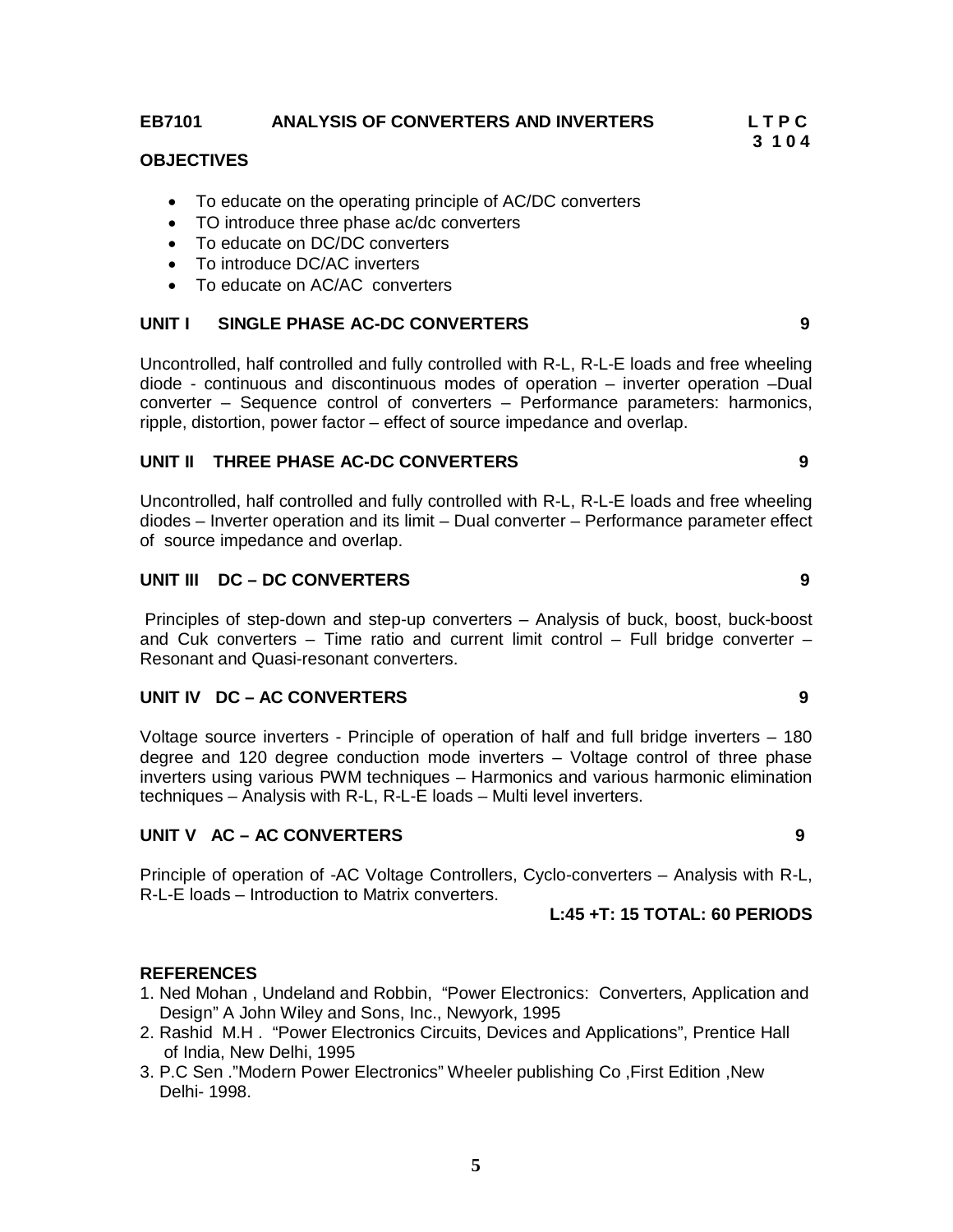4. P.S.Bimbra , "Power Electronics", Khanna Publishers, Eleventh Edition , 2003.

5. Bin Wu, "High Power Converters and AC Drives", IEEE Press, A John Wiley and Sons, Inc., 2006.

### **EB7102 MODELLING AND ANALYSIS OF DC DRIVES LT P C**

# **3 0 0 3**

# **OBJECTIVES:**

- To provide knowledge about the fundamentals of magnetic circuits, energy, force and torque of multi-excited systems.
- To analyze the steady state and dynamic state operation of DC machine through mathematical modeling and simulation in digital computer.
- To provide the knowledge of theory of transformation of three phase variables to two phase variables.
- To analyze the steady state and dynamic state operation of three-phase induction machines using transformation theory based mathematical modeling and digital computer simulation.
- To analyze the steady state and dynamic state operation of three-phase synchronous machines using transformation theory based mathematical modeling and digital computer simulation.

# **UNITI PRINCIPLES OF ELECTROMAGNETIC ENERGY CONVERSION 9**

Magnetic circuits, permanent magnet, stored magnetic energy, co-energy - force and torque in singly and doubly excited systems – machine windings and air gap mmf winding inductances and voltage equations.

# **UNIT II DC MACHINES 9**

Elementary DC machine and analysis of steady state operation - Voltage and torque equations – dynamic characteristics of permanent magnet and shunt d.c. motors – Time domain block diagrams - solution of dynamic characteristic by Laplace transformation – digital computer simulation of permanent magnet and shunt d.c. machines.

# **UNIT III REFERENCE FRAME THEORY 9**

Historical background – phase transformation and commutator transformation – transformation of variables from stationary to arbitrary reference frame - variables observed from several frames of reference.

### **UNIT IV INDUCTION MACHINES 9**

Three phase induction machine, equivalent circuit and analysis of steady state operation – free acceleration characteristics – voltage and torque equations in machine variables and arbitrary reference frame variables – analysis of dynamic performance for load torque variations – digital computer simulation.

### **UNIT V SYNCHRONOUS MACHINES 9**

Three phase synchronous machine and analysis of steady state operation - voltage and torque equations in machine variables and rotor reference frame variables (Park's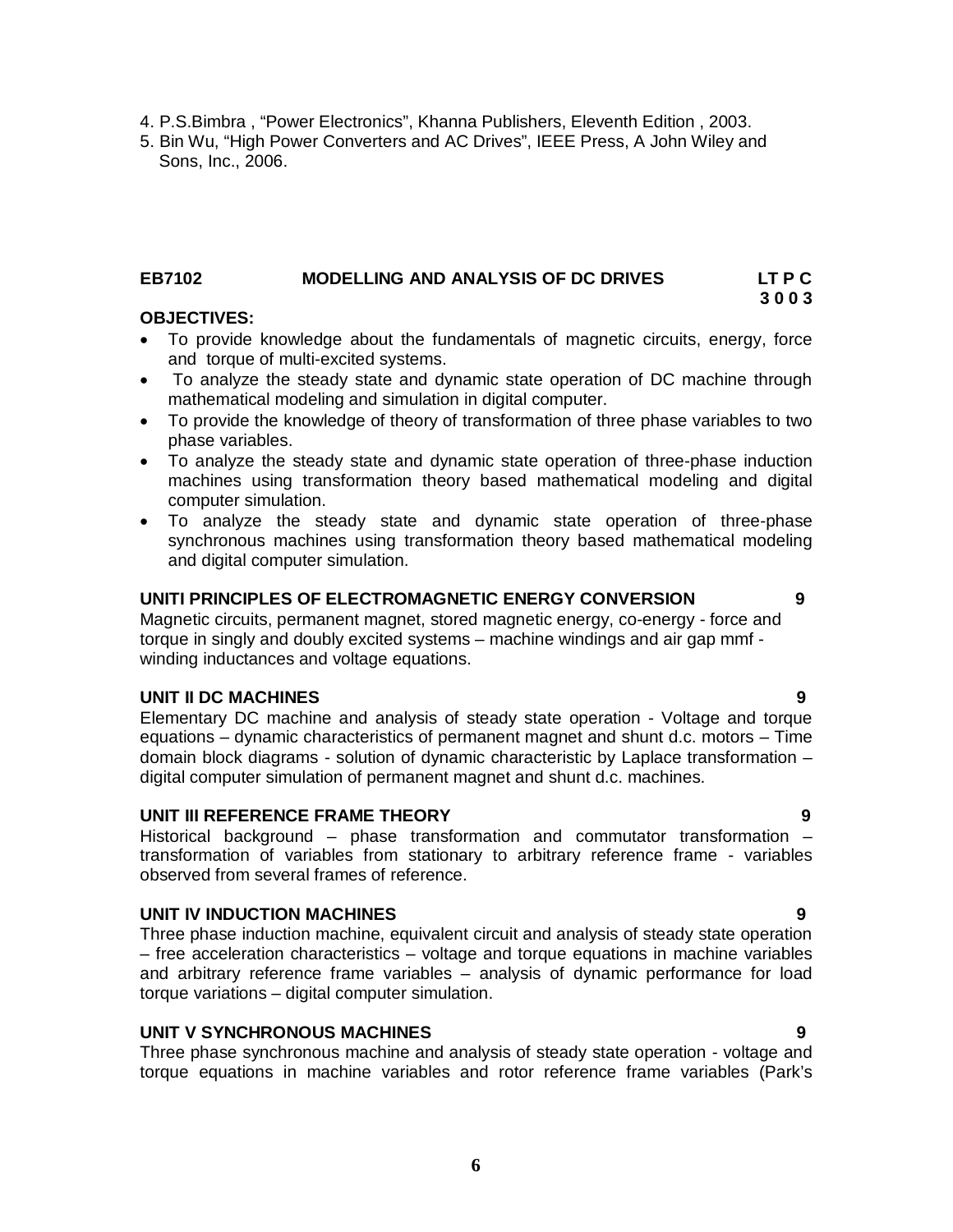equations) – analysis of dynamic performance for load torque variations – digital computer simulation.

# **TOTAL : 45 PERIODS**

# **REFERENCES**

- 1. Paul C.Krause, Oleg Wasyzczuk, Scott S, Sudhoff, "Analysis of Electric Machinery and Drive Systems", John Wiley, Second Edition, 2010.
- 2. P S Bimbhra, "Generalized Theory of Electrical Machines", Khanna Publishers, 2008.
- 3. A.E, Fitzgerald, Charles Kingsley, Jr, and Stephan D, Umanx, " Electric Machinery", Tata McGraw Hill, 5<sup>th</sup> Edition, 1992
- 4. R. Krishnan, " Electric Motor Drives, Modeling, Analysis and Control', Pearson Education, First Impression 2007

| ET7104 | <b>DESIGN OF EMBEDDED SYSTEMS</b> | LTPC |
|--------|-----------------------------------|------|
|        |                                   | 3003 |

# **OBJECTIVES**

- To provide a clear understanding on the basic concepts, Building Blocks for Embedded System
- To teach the fundamentals of System design with Partioning
- To introduce on Embedded Process development Environment
- To study on Basic tool features for target configuration
- To introduce different EDLC Phases &Testing of embedded system

# **UNIT I EMBEDDED DESIGN WITH MICROCONTROLLERS 9**

Product specification – Hardware / Software partitioning – Detailed hardware and software design – Integration – Product testing – Microprocessor Vs Micro Controller – Performance tools – Bench marking – RTOS Micro Controller issues in selection of processors.

# **UNIT II PARTITIONING DECISION 9**

Hardware / Software duality – Hardware-Software portioning- coding for Hardwaresoftware development – ASIC revolution – Managing the Risk – Co-verification – execution environment – memory organization –memory enhancement – Firmwarespeed and code density -System startup

# **UNIT III FUNCTIONALITIES FOR SYSTEM DESIGN 9**

Timers,Watch dog timers – RAM, Flash Memory basic toolset – Integration of Hardware & Firmware- InSystem Programming, InApplication Programming,,IDE-Target Configuration- Host based debugging – Remote debugging – ROM emulators – Logic analyser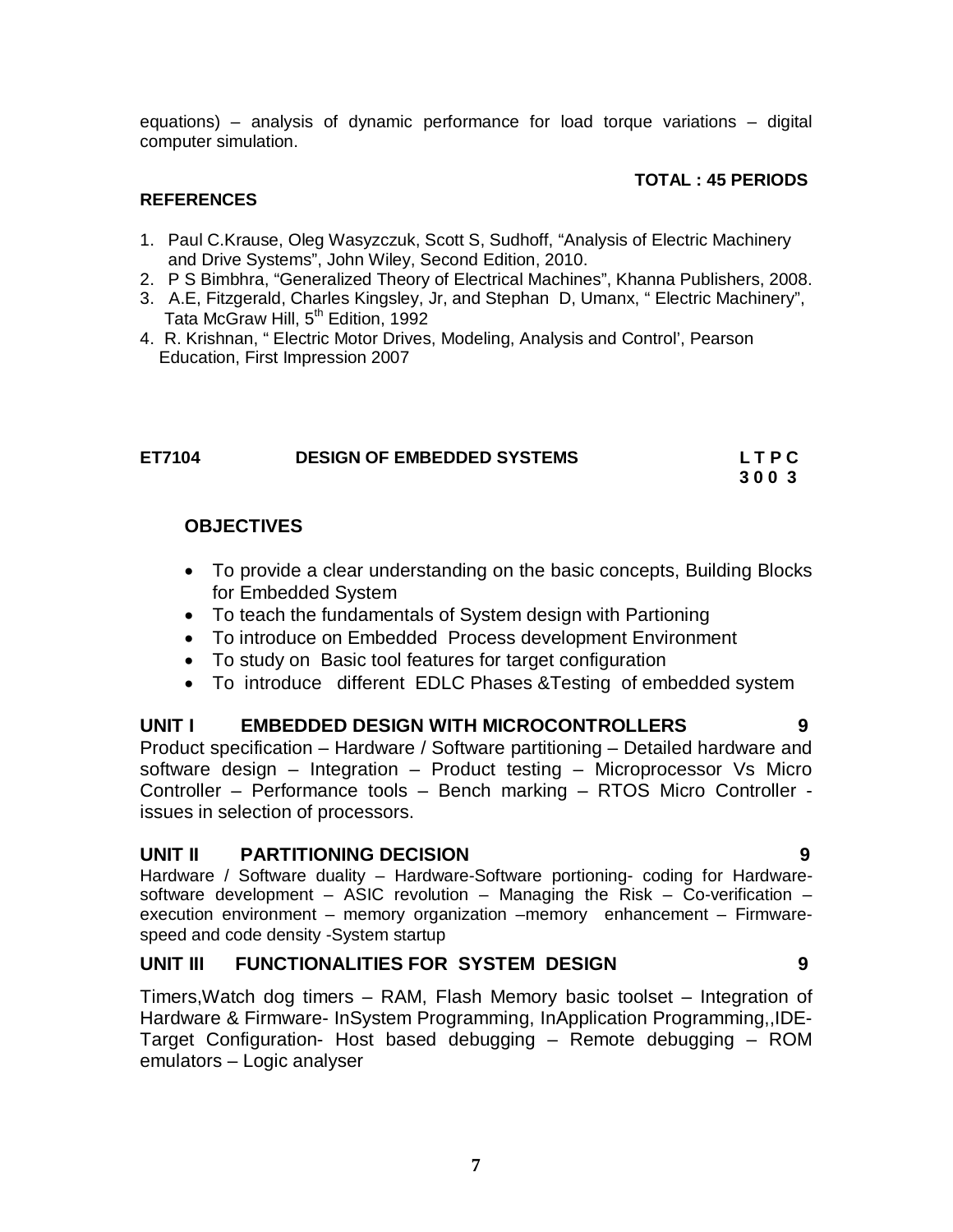# **UNIT IV IN CIRCUIT EMULATORS 9**

Buller proof run control – Real time trace – Hardware break points – Overlay memory – Timing constraints – Usage issues – Triggers.

# **UNIT V EMBEDDED DESIGN LIFE CYCLE & TESTING 9**

Objective, Need, different Phases & Modelling of the EDLC.choice of Target Architectures for Embedded Application Development-for Control Dominated-Data Dominated Systems- Software &Hardware Design, PCB Design, Manufacturing & PCB Assembly-Bug tracking – reduction of risks & costs – Performance – Unit testing – Regression testing – Choosing test cases – Functional tests – Coverage tests – Testing embedded software – Performance testing – Maintenance.

# **TOTAL : 45 PERIODS**

# **REFERENCES**

- 1. James K.Peckol, "Embedded system Design",JohnWiley&Sons,2010
- 2. Elicia White,"Making Embedded Systems",O'Reilly Series,SPD,2011
- 3. Rajkamal,"Embedded Systems",TMH,2009.
- 4. Lyla B Das," Embedded Systems-An Integrated Approach",Pearson2013
- 5. Arnold S. Berger "Embedded System Design", CMP books, USA 2002.
- 6. ARKIN, R.C., Behaviour-based Robotics, The MIT Press, 1998.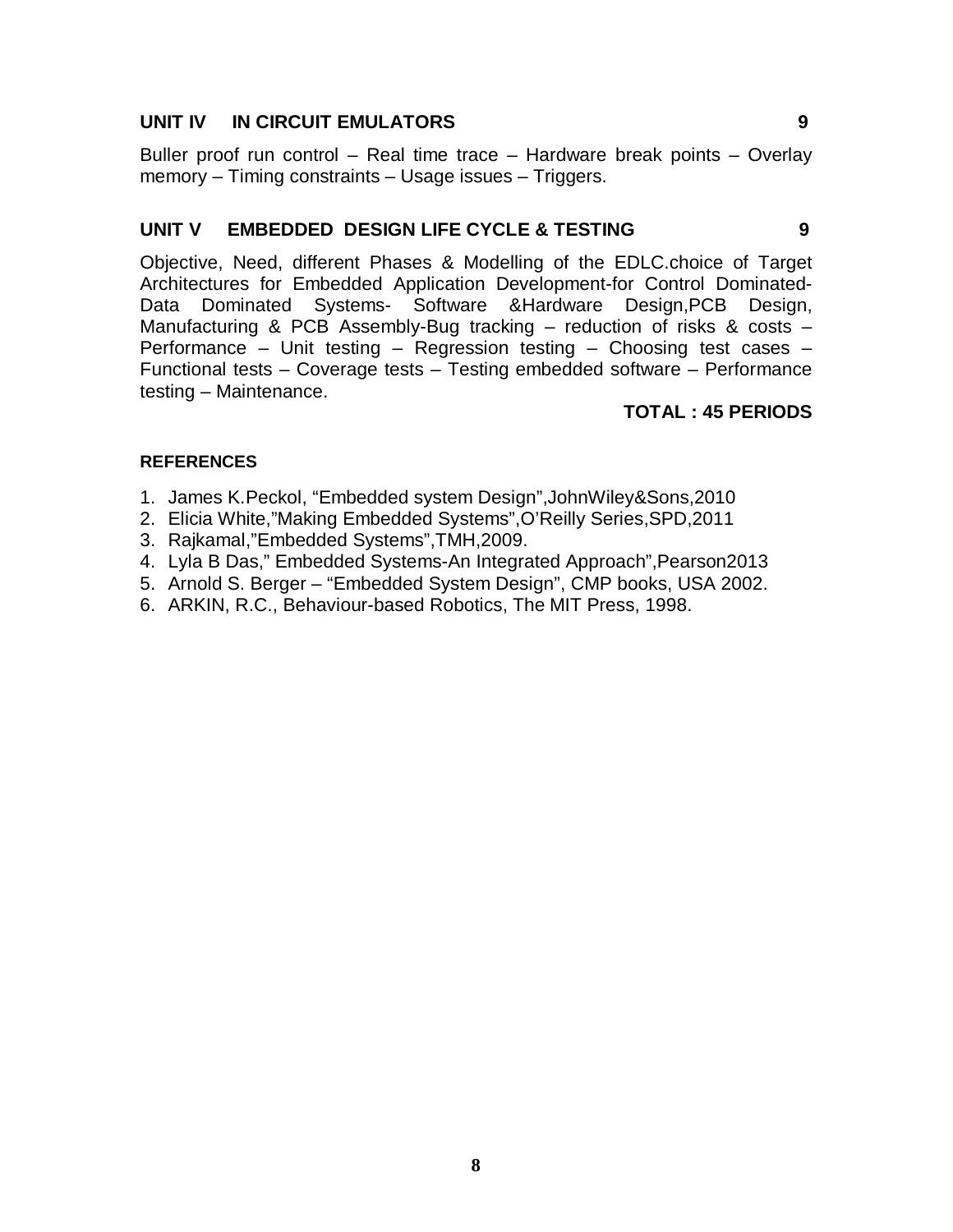**CL7103 SYSTEM THEORY LT P C** 

# **OBJECTIVES**

- To educate on modeling and representing systems in state variable form
- To educate on solving linear and non-linear state equations
- To illustrate the role of controllability and observability
- To educate on stability analysis of systems usig Lyapunov's theory
- To educate on modal concepts and design of state and output feedback controllers and estimators

# **UNIT I STATE VARIABLE REPRESENTATION 9**

Introduction-Concept of State-State equation for Dynamic Systems-Time invariance and linearity-No uniqueness of state model-State Diagrams-Physical System and State Assignment.

# **UNIT II SOLUTION OF STATE EQUATIONS 9**

Existence and uniqueness of solutions to Continuous-time state equations-Solution of Nonlinear and Linear Time Varying State equations-Evaluation of matrix exponential-System modes-Role of Eigenvalues and Eigenvectors.

# **UNIT III CONTROLLABILITY AND OBSERVABILITY 9**

Controllability and Observability-Stabilizability and Detectability-Test for Continuous time Systems- Time varying and Time invariant case-Output Controllability-Reducibility-System Realizations.

### **UNIT IV STABILTY 9**

Introduction-Equilibrium Points-Stability in the sense of Lyapunov-BIBO Stability-Stability of LTI Systems-Equilibrium Stability of Nonlinear Continuous Time Autonomous Systems-The Direct Method of Lyapunov and the Linear Continuous-Time Autonomous Systems-Finding Lyapunov Functions for Nonlinear Continuous Time Autonomous Systems-Krasovskii and Variable-Gradiant Method.

### **UNIT V MODAL CONTROL 9**

Introduction-Controllable and Observable Companion Forms-SISO and MIMO Systems-The Effect of State Feedback on Controllability and Observability-Pole Placement by State Feedback for both SISO and MIMO Systems-Full Order and Reduced Order Observers.

# **REFERENCES:**

- 1. M. Gopal, "Modern Control System Theory", New Age International, 2005.
- 2. K. Ogatta, "Modern Control Engineering", PHI, 2002.
- 3. John S. Bay, "Fundamentals of Linear State Space Systems", McGraw-Hill, 1999.
- 4. D. Roy Choudhury, "Modern Control Systems", New Age International, 2005.
- 5. John J. D'Azzo, C. H. Houpis and S. N. Sheldon, "Linear Control System Analysis and Design with MATLAB", Taylor Francis, 2003.

**9**

6. Z. Bubnicki, "Modern Control Theory", Springer, 2005.

# **TOTAL: 45 PERIODS**

# **3 0 0 3**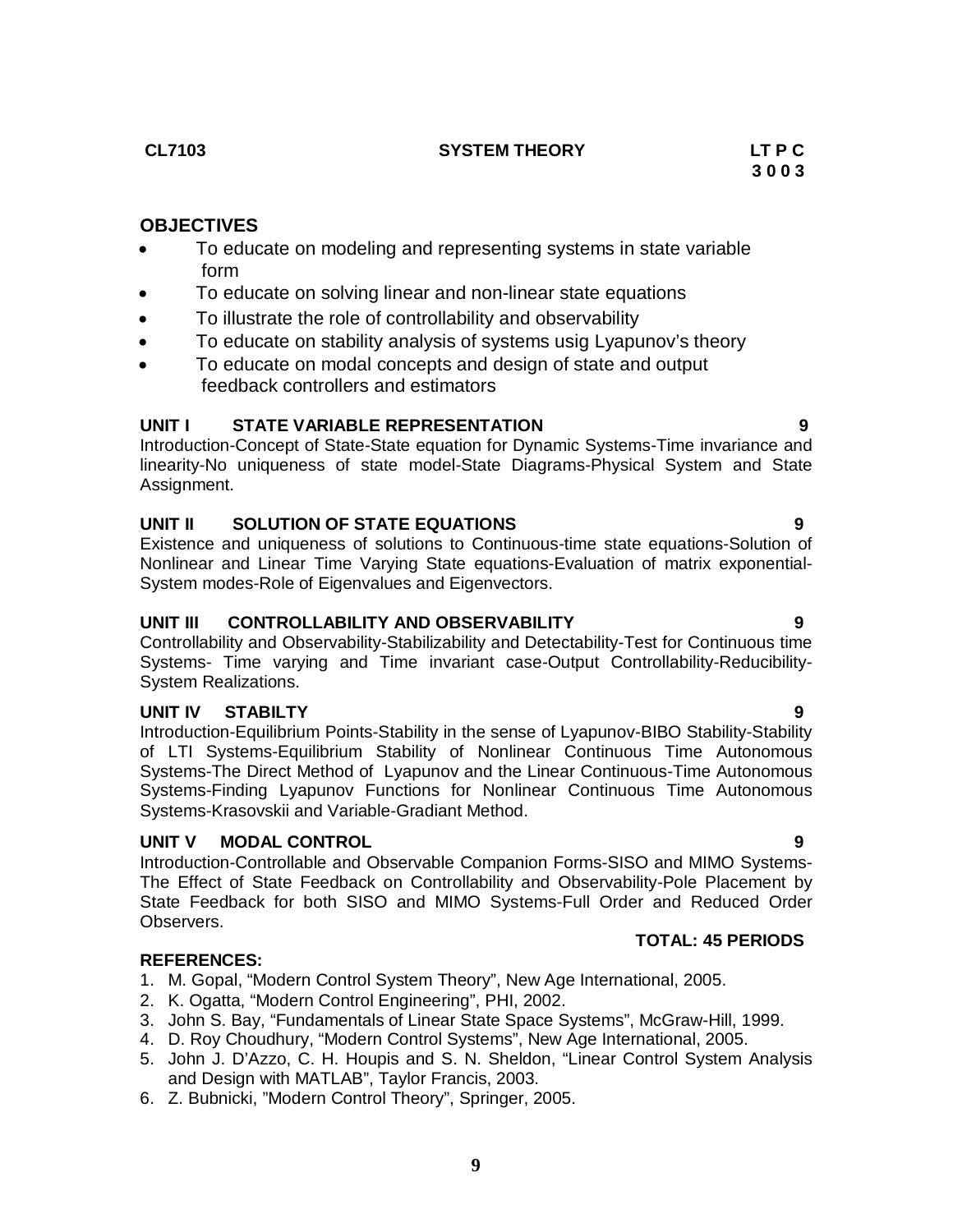# **ET7201 VLSI ARCHITECTURE AND DESIGN METHODOLOGIES L T P C**

# **OBJECTIVES**

 To give an insight to the students about the significance of CMOS technology and fabrication process.

 **3 0 0 3**

- To teach the importance and architectural features of programmable logic devices.
- To introduce the ASIC construction and design algorithms
- To teach the basic analog VLSI design techniques.
- To study the Logic synthesis and simulation of digital system with Verilog HDL.

### **UNIT I CMOS DESIGN 9**

Overview of digital VLSI design Methodologies- Logic design with CMOS-transmission gate circuits-Clocked CMOS-dynamic CMOS circuits, Bi-CMOS circuits- Layout diagram, Stick diagram-IC fabrications – Trends in IC technology.

#### **UNIT II PROGRAMABLE LOGIC DEVICES** 12

Programming Techniques-Anti fuse-SRAM-EPROM and EEPROM technology –Re-Programmable Devices Architecture- Function blocks, I/O blocks,Interconnects, Xilinx-XC9500,Cool Runner - XC-4000,XC5200, SPARTAN, Virtex - Altera MAX 7000-Flex 10K-Stratix.

#### **UNIT III BASIC CONSTRUCTION, FLOOR PLANNING, PLACEMENT AND ROUTING 6**

System partition – FPGA partitioning – Partitioning methods- floor planning – placementphysical design flow – global routing – detailed routing – special routing- circuit extraction – DRC.

### **UNIT IV ANALOG VLSI DESIGN 6**

Introduction to analog VLSI- Design of CMOS 2stage-3 stage Op-Amp –High Speed and High frequency op-amps-Super MOS-Analog primitive cells-realization of neural networks.

### **UNIT V LOGIC SYNTHESIS AND SIMULATION 12**

Overview of digital design with Verilog HDL, hierarchical modelling concepts, modules and port definitions, gate level modelling, data flow modelling, behavioural modelling, task & functions, Verilog and logic synthesis-simulation-Design examples,Ripple carry Adders, Carry Look ahead adders, Multiplier, ALU, Shift Registers, Multiplexer, Comparator, Test Bench.

### **REFERENCES**

- 1. M.J.S Smith, "Application Specific integrated circuits",Addition Wesley Longman Inc.1997.
- 2. Kamran Eshraghian,Douglas A.pucknell and Sholeh Eshraghian,"Essentials of VLSI circuits and system", Prentice Hall India,2005.
- 3. Wayne Wolf, " Modern VLSI design " Prentice Hall India,2006.
- 4. Mohamed Ismail ,Terri Fiez, "Analog VLSI Signal and information Processing", McGraw Hill International Editions,1994.
- 5. Samir Palnitkar, "Veri Log HDL, A Design guide to Digital and Synthesis" 2<sup>nd</sup>

# **TOTAL 45 PERIODS**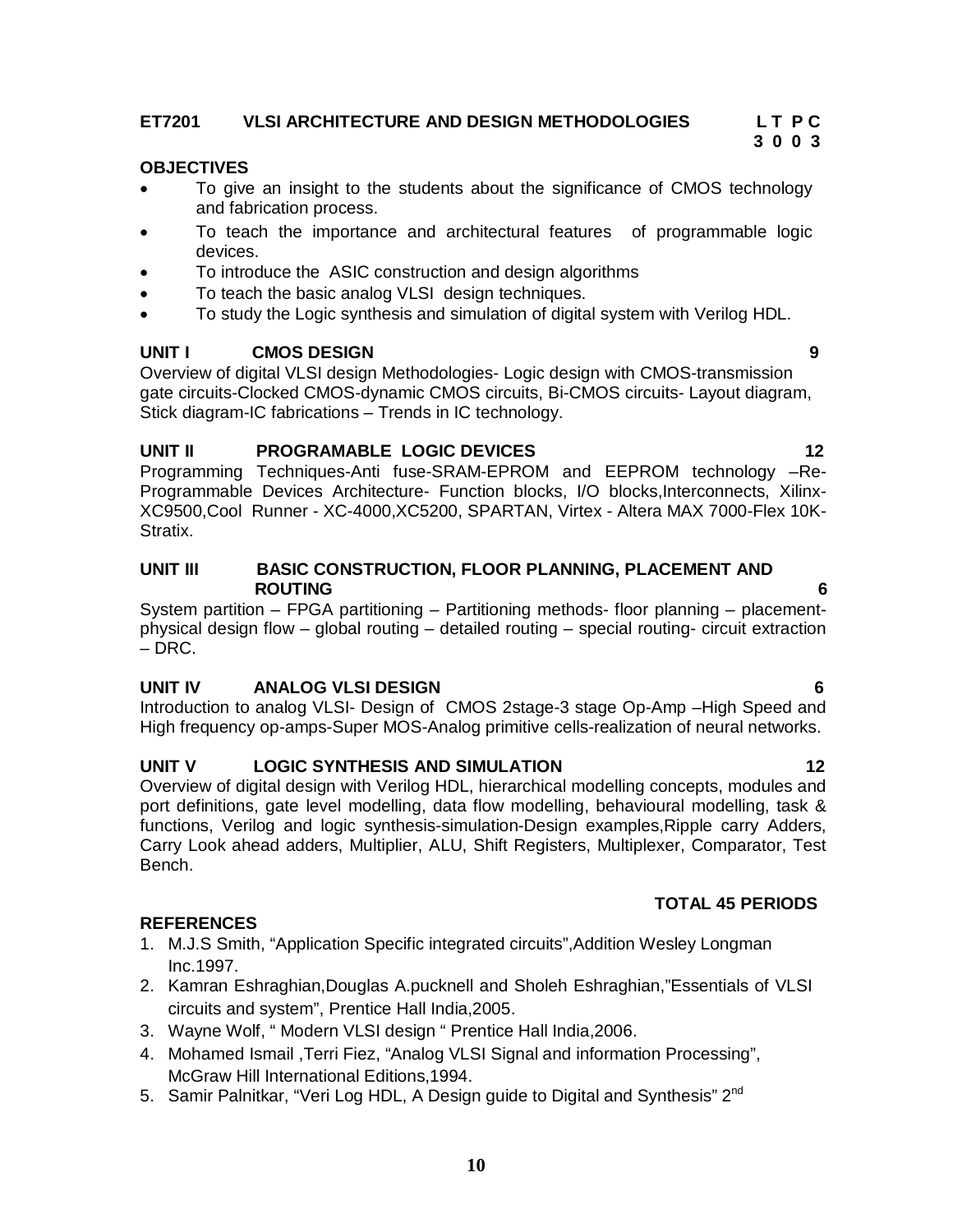Ed,Pearson,2005.

6. John P. Uyemera "Chip design for submicron VLSI cmos layout and simulation ", Cengage Learning India Edition", 2011.

# EB7202 **CONTROL OF ELECTRIC DRIVES** L T P C<br>3 0 0 3

#### **3 0 0 3 OBJECTIVES**

- To introduce the PWM converters and their analysis
- To educate on modeling of dc motor, drives and control techniques
- To educate on dynamic modeling of Induction motor drive
- To educate on the V/f and vector control of Induction motor
- To educate on generation of firing pulses and control algorithms in embedded platforms

### **UNIT I POWER ELECTRONIC CONVERTERS FOR DRIVES 9**

Power electronic switches-state space representation of switching converters-Fixed frequency PWM-variable frequency PWM- space vector PWM- Hysteresis current control-dynamic analysis of switching converters-PWM modulator model

### **UNIT II CONTROL OF DC DRIVES 9**

Modelling of DC machines-block diagram/transfer function-phase control-1phase/3phase converter fed DC drives- Chopper fed DC drives-four quadrant chopper circuit-closed loop control-speed control-current control-cascade control – constant torque/power operation-comparison of chopper/converter fed drivestechniques-merits/demits

# **UNIT III ANALYSIS AND MODELLING OF INDUCTION MOTOR DRIVE 9**

Basics of induction motor drive-classification – equivalent circuit- torque Vs slip characteristics-steady state performance- Dynamic modeling of induction motor, Three phase to two phase transformation-stator, rotor, synchronously rotating reference frame model

### **UNIT IV CONTROL OF INDUCTION MOTOR DRIVE 9**

VSI fed induction motor drives- waveforms for 1-phase, 3-phase Non-PWM and PWM VSI fed induction motor drives -principles of V/F control- principle of vector control-direct vector control- space vector modulation- indirect vector control .

### **UNIT V EMBEDDED CONTROL OF DRIVES 9**

Generation of firing pulses- generation of PWM pulses using embedded processors-IC control of DC drives- fixed frequency/variable frequency/current control- V/F control using PIC microcontroller- vector control using embedded processors

### **TOTAL : 45 PERIODS**

### **REFERENCES**

1. R.Krishnan, "Electric Motor Drives, Modeling, Analysis and Control" Prentice Hall of India, 2002.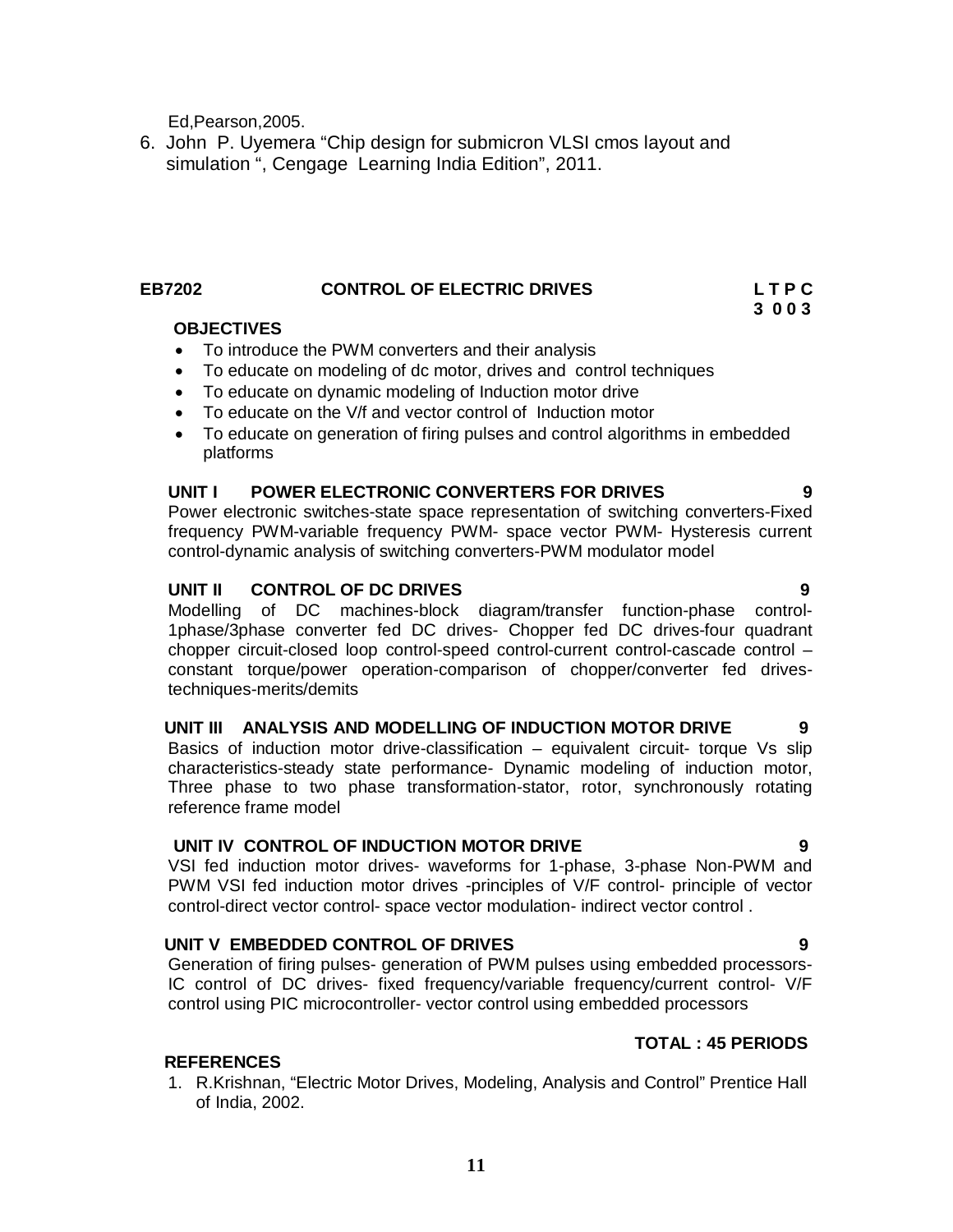- 2. Thyristor control of Electric drives, Vedam Subrahmanyam, Tata McGraw Hill, 1988
- 3. Ion Boldea & S.A.Nasar "ELECTRIC DRIVES", CRC Press, 2006
- 4. Simon Ang, Alejandro Oliva "POWER SWITCHING CONVERTERS", CRC Press, 2005
- 5. Buxbaum, A. Schierau, and K.Staughen, "A design of control systems for DC drives", Springer- Verlag, Berlin,1990.

# EB7203 MODELING AND ANALYSIS OF AC DRIVES L T P C<br>3 0 0 3

 **3 0 0 3**

### **OBJECTIVES**

- To introduce the reference frame theory
- To introduce the dynamic model of induction machine in various frames
- To introduce the dynamic model of synchronous machine in various frames
- To educate on the induction motor drives
- To educate on synchronous motor drives

# **UNIT I REFERENCE FRAME THEORY 9**

Theory of transformation – Phase transformation and commutator transformation – Invariance of Power - Static and rotating reference frames – balanced steady-state voltage and torque equations using transformation theory.

### **UNIT II DYNAMIC MODELLING OF INDUCTION MACHINES 9**

Induction machines – Equivalent circuit – Complete speed-torque characteristics - Voltage and torque equations in static and rotating reference frames – Analysis of steady state and dynamic operations - Dynamic performance under unbalanced/fault conditions - Computer simulation.

# **UNIT III DYNAMIC MODELLING OF SYNCHRONOUS MACHINES 9**

Synchronous machines – Equivalent circuit – Machine reactances and time constants - Voltage and torque equations in static and rotating reference frames – Analysis of steady state and dynamic operations - Dynamic performances under unbalanced/fault conditions - Computer simulation.

### **UNIT IV INDUCTION MOTOR DRIVES 9**

Variable voltage operation – Variable frequency operation – Constant flux operation – Torque-Slip characteristics – Constant Torque and Constant power operation – Dynamic and regenerative braking of VSI fed drives – Power factor considerations – Field oriented control – Design of closed loop operation of Induction motor drive systems.

# **UNIT V SYNCHRONOUS MOTOR DRIVES 9**

Need for leading PF operation – Open loop VSI fed drive and its characteristics – Self control – Torque control – Torque angle control – Power factor control – Brush less excitation systems – Starting methods – Field oriented control – Design of closed loop operation of Synchronous motor drive systems.

### **TOTAL: 45 PERIODS**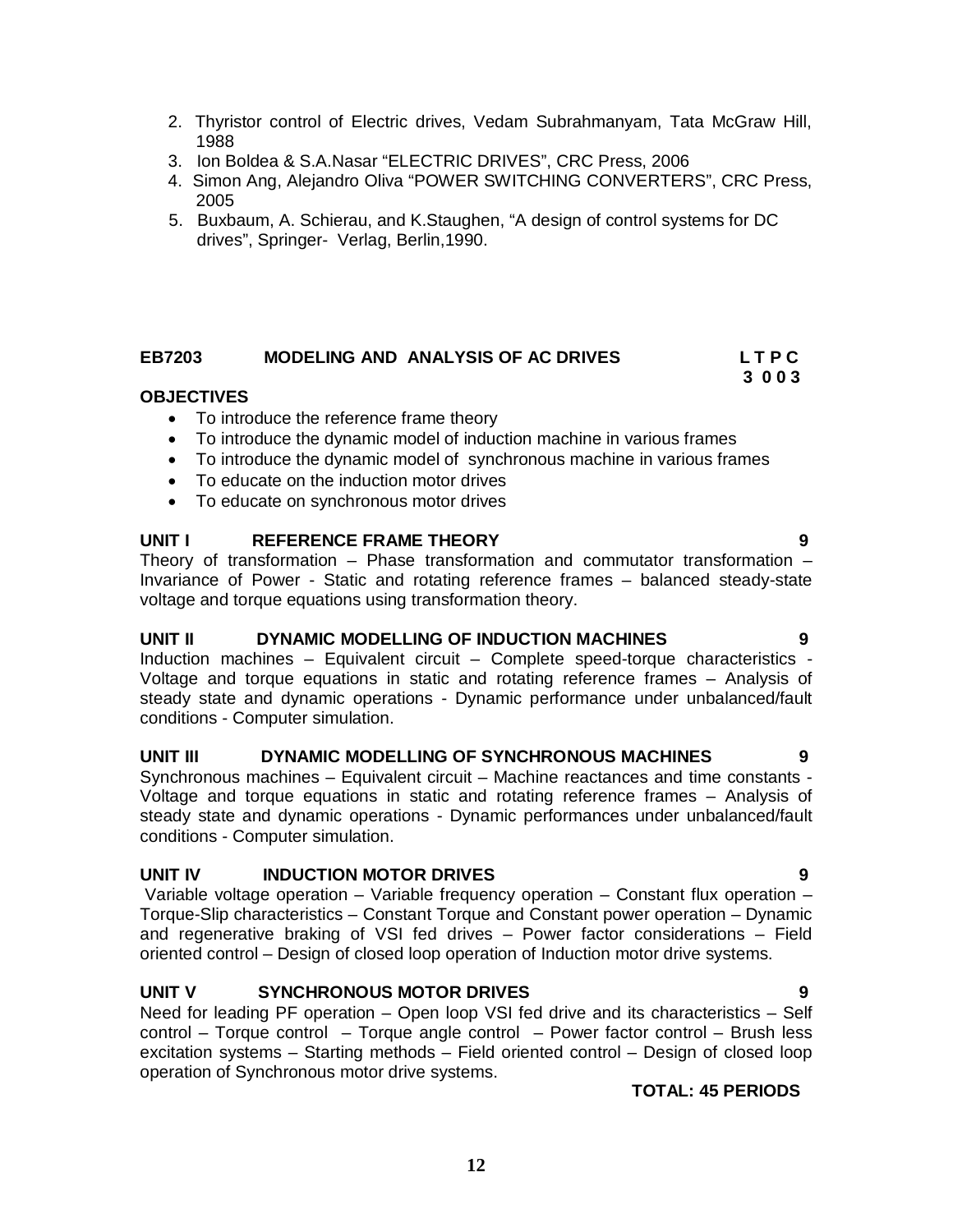#### **REFERENCES:**

- 1. Paul C.Krause, OlegWasyzczuk, Scott D.Sudhoff 'Analysis of Electric Machinery and Drive Systems" IEEE Press, Second Edition, 2002.
- 2. R.Krishnan," Electric Motor Drives, Modeling, Analysis and Control" Prentice Hall of India, 2002.
- 3. Bose.B.K., Power Electronics and Motor Drives Advances and Trends, IEEE Press, 2006.
- 4. Murphy J.M.D.,Turnbull F.G., "Thyristor control of AC Motors", Peragamon Press,Oxford,1988.
- 5. Ned Mohan, Advanced Electric Drives, Analysis, Control and Modelling using Simulink MNPERE, 2001.
- 6. Bin Wu, "High Power Converters and AC Drives", IEEE Press, A John Wiley and Sons, Inc., 2006.

# **EB7211 ELECTRIC DRIVES LABORATORY L T P C**

# **0 0 3 2**

| $\overline{\mathsf{SI}}$ | <b>Title</b>                                | <b>Requirements</b>         | Quantity |
|--------------------------|---------------------------------------------|-----------------------------|----------|
| No.                      |                                             |                             |          |
| 1.                       | Speed control of Converter fed DC motor.    | Power module for DC         | 1        |
|                          |                                             | converter for separately    |          |
|                          |                                             | excited DC machine 0.5HP    |          |
|                          |                                             | Speed Sensor, display       |          |
|                          |                                             | meters, controller circuit, |          |
|                          |                                             | CRO/DSO                     |          |
| 2.                       | Speed control of Chopper fed DC motor.      | Power module for DC         | 1        |
|                          |                                             | chopper for separately      |          |
|                          |                                             | excited DC machine 0.5HP    |          |
|                          |                                             | Speed Sensor, display       |          |
|                          |                                             | meters, controller circuit, |          |
|                          |                                             | <b>CRO/DSO</b>              |          |
| 3.                       | V/f control of three-phase induction motor. | IGBT inverter power         | 1        |
|                          |                                             | module, 3 phase induction   |          |
|                          |                                             | motor0.5HP, V/f controller  |          |
|                          |                                             | display meters CRO/DSO      |          |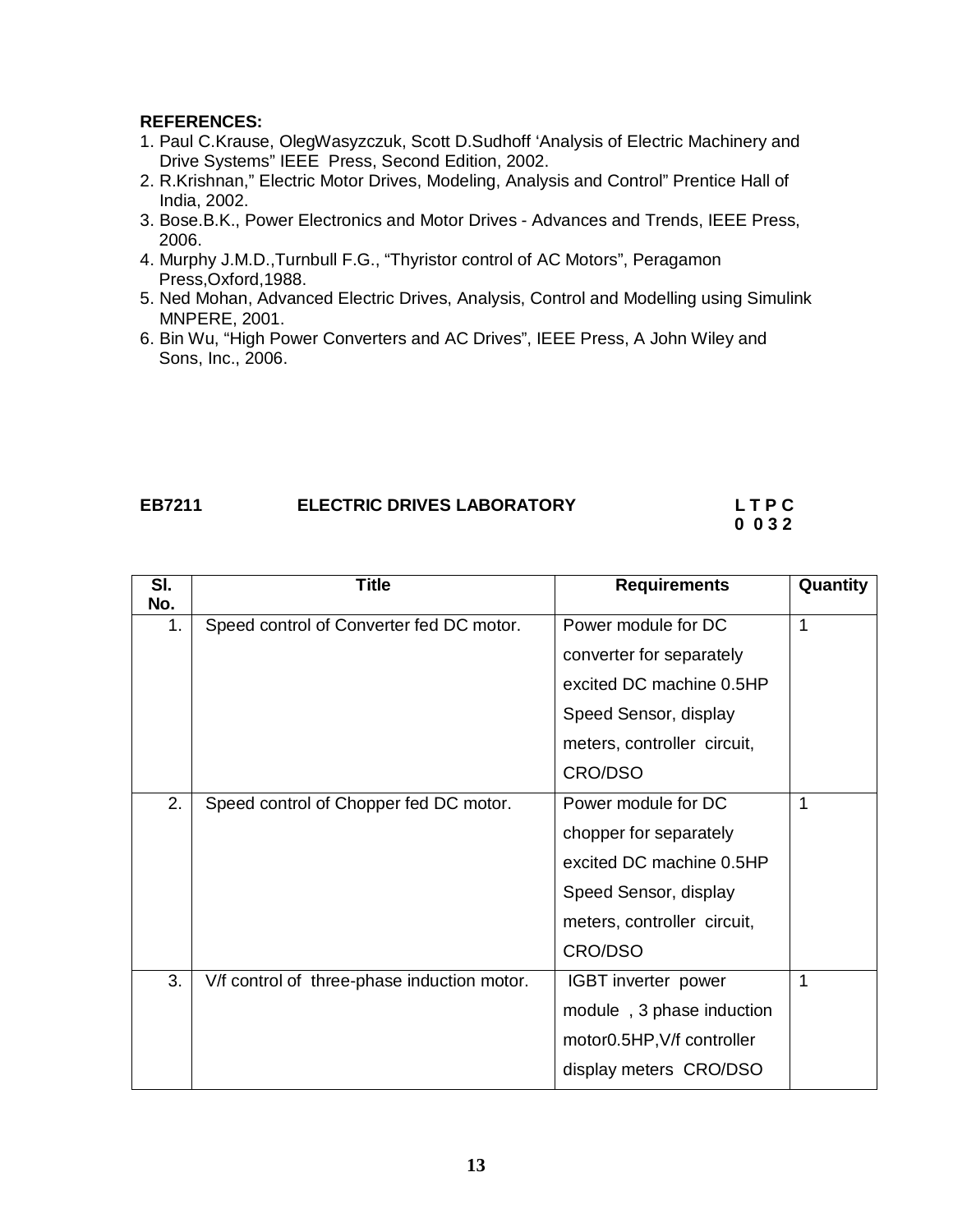| 4.  | Micro controller based speed control of       | Stepper motor, PIC               | 1 |
|-----|-----------------------------------------------|----------------------------------|---|
|     | Stepper motor.                                | Micrcontroller, controller       |   |
|     |                                               | circuit, Interface circuit,      |   |
|     |                                               | <b>CRO</b>                       |   |
| 5.  | Speed control of BLDC motor.                  | Power module, BLDC               | 1 |
|     |                                               | motor(0.5HP) Controller          |   |
|     |                                               | circuit, sensor circuit, display |   |
|     |                                               | meter, CRO/DSO                   |   |
| 6.  | DSP based speed control of SRM motor.         | SRM motor-0.5 HP, PIC            | 1 |
|     |                                               | <b>DSP/TMS DSP Processor,</b>    |   |
|     |                                               | speed sensor, Power              |   |
|     |                                               | module, Display meter, DSO       |   |
| 7.  | Simulation of Four quadrant operation of      |                                  |   |
|     | three-phase induction motor.                  |                                  |   |
| 8.  | Simulation of three-phase Synchronous         | <b>System Simulation package</b> | 5 |
|     | Generator.                                    |                                  |   |
| 9.  | Reprogrammable Logic devices and              |                                  |   |
|     | Programming                                   |                                  |   |
| 10. | (a) VHDL programming - Examples               |                                  |   |
|     |                                               |                                  |   |
|     | (b) Verilog HDL programming - Examples        |                                  |   |
|     | (c) Realisation of control logic for electric |                                  |   |
|     | motors using FPGA.                            |                                  |   |

 **TOTAL: 45 PERIODS**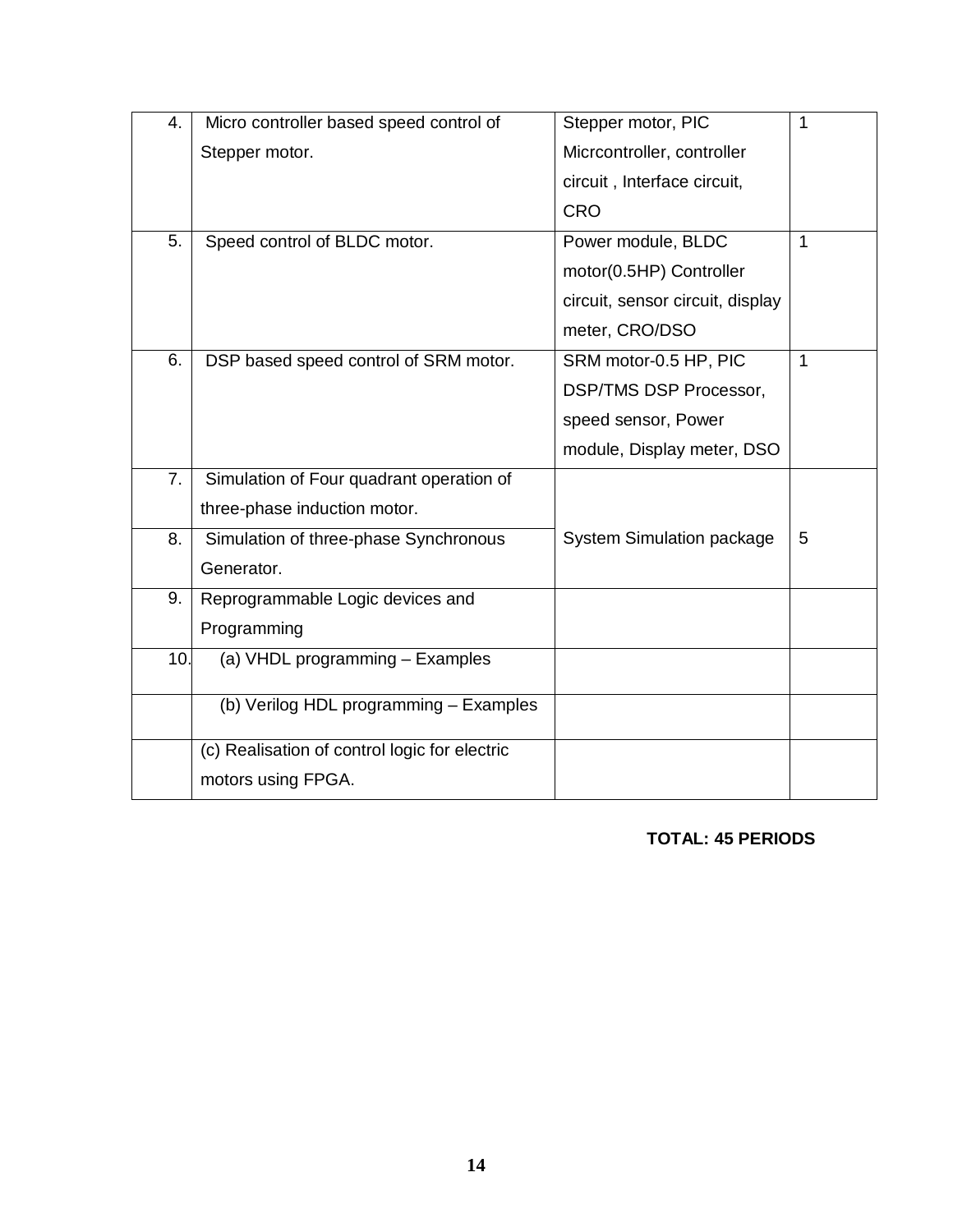# **EB7212 DIGITAL SIMULATION OF POWER ELECTONIC CIRCIUTS L T P C LABORATORY**

### **OBJECTIVES :**

- To provide the requisite knowledge necessary to appreciate the dynamical equations involved in the analysis of different PED configurations.
- To analyze, design and simulate different power converters studied in the core courses on power converters, Inverters and dynamics of electrical machines.

1.Simulation of single phase half wave controlled converter fed RLE load

- 2. Simulation of single phase fully controlled converter fed RLE load.
- 3. Simulation of three phase half controlled converter fed RL load.
- 4. Simulation of single phase ac phase controlled fed RL load.
- 5. Simulation of three phase to single phase cyclo converter fed RL load
- 6. Simulation of dynamics of armature plunger / relay contactor arrangement.
- 7. Simulation of single phase VSI fed RL/RC load.
- 8. Simulation of i) LC tank circuit resonance,

ii) Basic / modified series inverter

iii)Series loaded series resonant inverter

9. Simulation of single phase current source inverter fed induction heating load.

- 10. Simulation of multi level inverter topologies.
- 11. Numerical solution of ordinary differential equations.
- 12. Numerical solution of partial differential equations.

# **TOTAL : 45 PERIODS**

### **REFERENCES**

- 1. Ned Mohan,T.M Undeland and W.P Robbin, "Power Electronics: converters, Application and design" John Wiley and sons.Wiley India edition, 2006.
- 2 Rashid M.H., "Power Electronics Circuits, Devices and Applications ", Prentice Hal India, New Delhi, 1995.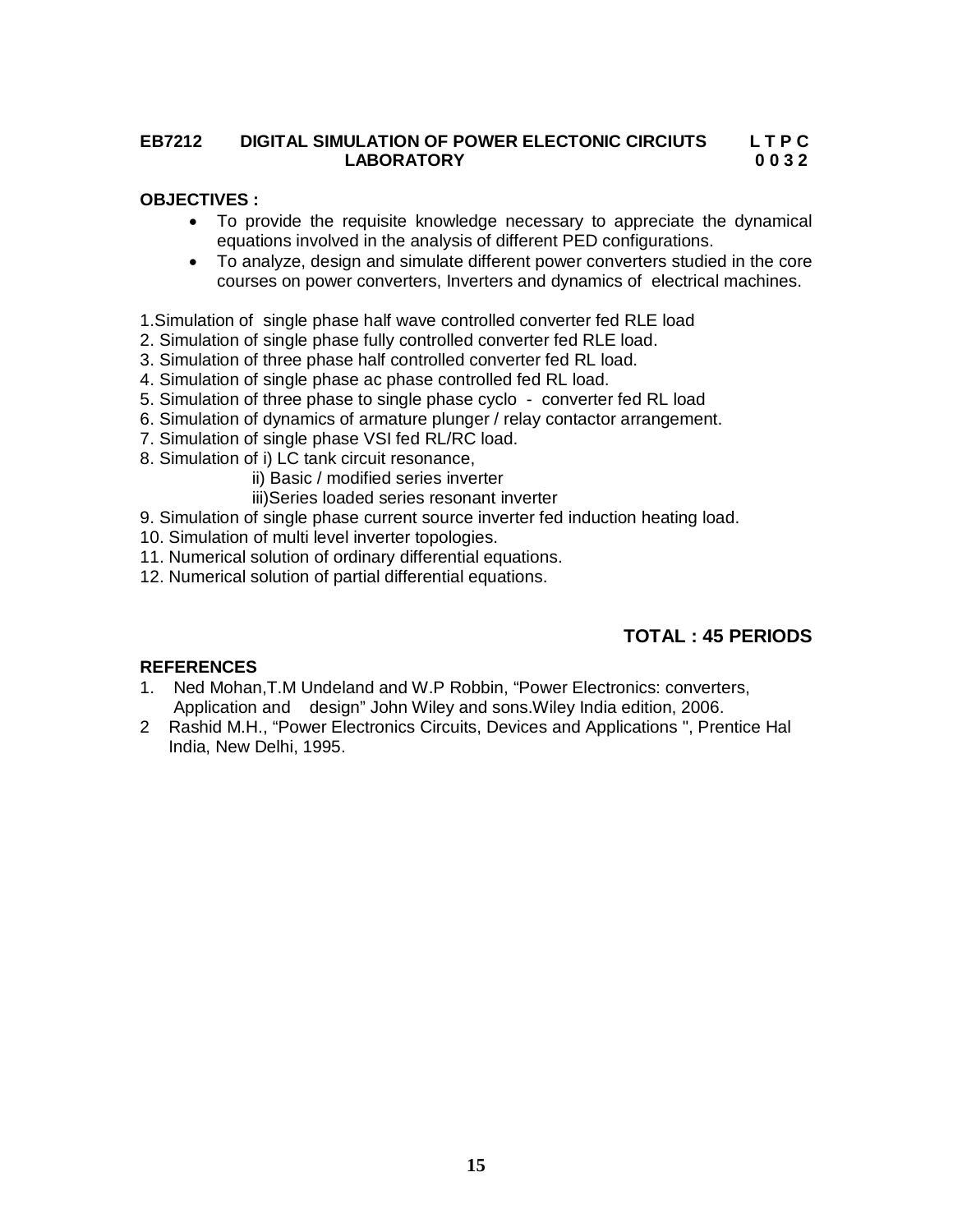| EB7311 | <b>PROJECT WORK (PHASE I)</b>  | LT P C<br>$0$ 0 12 6   |
|--------|--------------------------------|------------------------|
| EB7411 | <b>PROJECT WORK (PHASE II)</b> | L T P C<br>0.2412<br>0 |
| ET7001 | <b>DIGITAL INSTRUMENTATION</b> | LTPC<br>3 0 0 3        |

#### **OBJECTIVES**

- To discuss to the students on the fundamentals building blocks of a digital instrument
- To teach the digital data communication techniques
- To study on bus communication standards and working principles
- To teach Graphical programming using GUI for instrument building
- The case studies to be developed/ discussed

### **UNIT I DATA ACQUISITION SYSTEMS 9**

Overview of A/D converter, types and characteristics – Sampling , Errors. Objective – Building blocks of Automation systems –Counters – Modes of operation- Frequency, Period, Time interval measurements, Prescaler, Heterodyne converter for frequency measurement, Single and Multi channel Data Acquisition systems.

### **UNIT II INTERFACING AND DATA TRANSMISSION 9**

Data transmission systems – 8086 Microprocessor based system design – Peripheral Interfaces – Time Division Multiplexing (TDM) – Digital Modulation – Pulse Modulation – Pulse Code Format – Interface systems and standards – Communications.

# **UNIT III** INSTRUMENTATION BUS 9

Introduction, Modem standards, Basic requirements of Instrument Bus standards, Bus communication, interrupt and data handshaking , Interoperability, interchangeability for RS-232, USB, RS-422, RS-485.

### **UNIT IV VIRTUAL INSTRUMENTATION 9**

Block diagram and Architecture – Data flow techniques – Graphical programming using GUI – Real time Embedded system –Intelligent controller – Software and hardware simulation of I/O communication blocks-peripheral interface – ADC/DAC – Digital I/O – Counter , Timer.

# **UN IT V CASE STUDIES 9**

PC based DAS, Data loggers, PC based industrial process measurements like flow, temperature, pressure and level development system, CRT interface and controller with monochrome and colour video display.

# **TOTAL : 45 PERIODS**

# **REFERENCES:**

1. A.J. Bouwens, "Digital Instrumentation" , TATA McGraw-Hill Edition, 1998.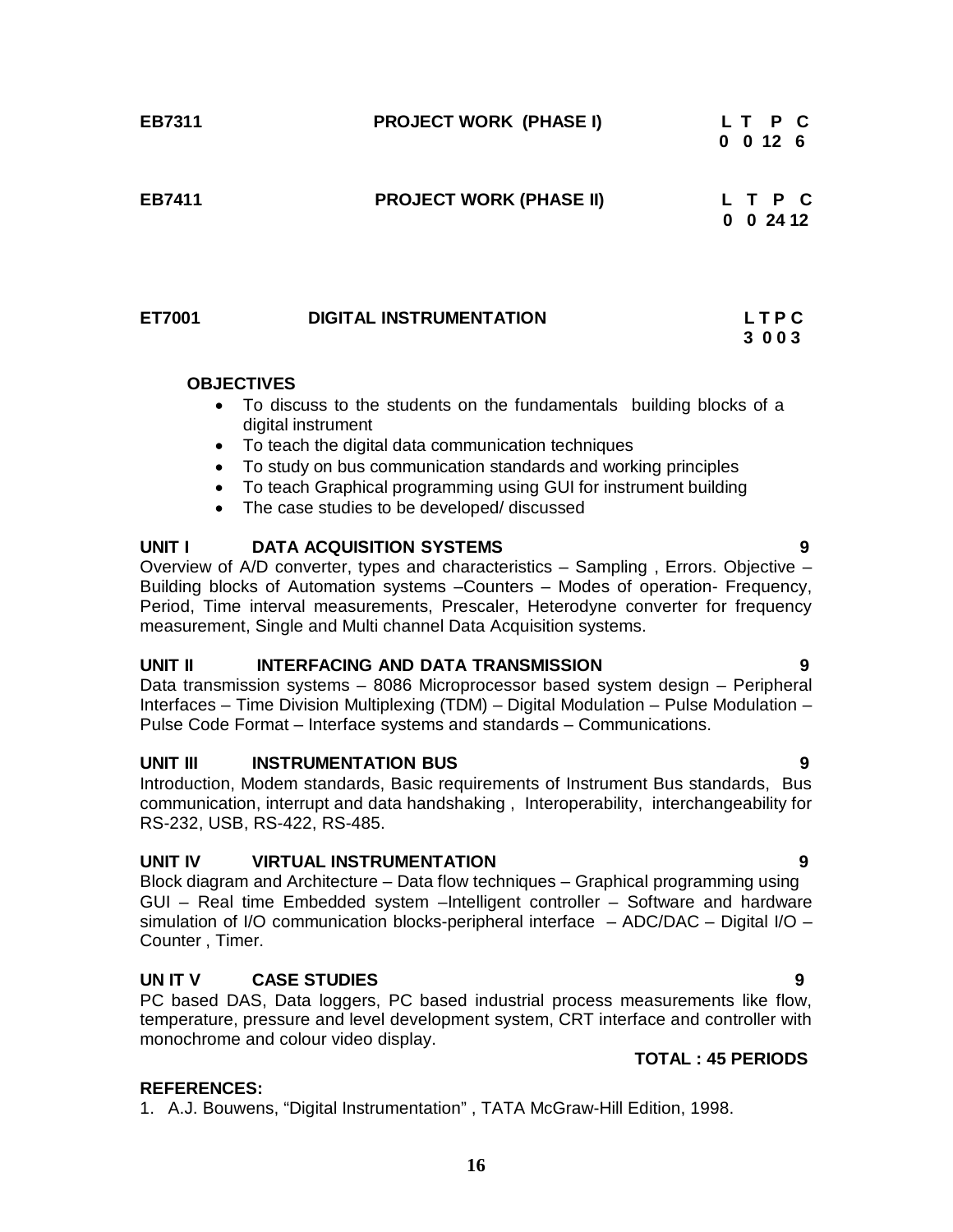2. N. Mathivanan, "Microprocessors, PC Hardware and Interfacing", Prentice-Hall India,

- 4. Joseph J. Carr, "Elements of Electronic Instrumentation and Measurement" Third Edition, Pearson Education, 2003.
- 5. Buchanan, "Computer busses", Arnold, London,2000.
- 6. Jonathan W Valvano, "Embedded Microcomputer systems", Asia Pvt. Ltd., Brooks/Cole, Thomson, 2001.

#### **ET7102 MICROCONTROLLER BASED SYSTEM DESIGN LT P C 3 0 0 3**

# **OBJECTIVES**

- To expose the students to the fundamentals of microcontroller based system design.
- To teach I/O and RTOS role on microcontroller.
- To impart knowledge on PIC Microcontroller based system design.
- To introduce Microchip PIC 8 bit peripheral system Design
- To give case study experiences for microcontroller based applications.

#### **UNIT I 8051 ARCHITECTURE 9**

Architecture – memory organization – addressing modes – instruction set – Timers - Interrupts - I/O ports, Interfacing I/O Devices – Serial Communication.

#### **UNIT II 8051 PROGRAMMING 9**

Assembly language programming – Arithmetic Instructions – Logical Instructions –Single bit Instructions – Timer Counter Programming – Serial Communication Programming Interrupt Programming – RTOS for 8051 – RTOSLite – FullRTOS – Task creation and run – LCD digital clock/thermometer using FullRTOS

#### **UNIT III PIC MICROCONTROLLER 9**

Architecture – memory organization – addressing modes – instruction set – PIC progrmming in Assembly & C –I/O port, Data Conversion, RAM & ROM Allocation, Timer programming, MP-LAB.

#### **UNIT IV PERIPHERAL OF PIC MICROCONTROLLER 9**

Timers – Interrupts, I/O ports- I2C bus-A/D converter-UART- CCP modules -ADC, DAC and Sensor Interfacing –Flash and EEPROM memories.

#### **UNIT V SYSTEM DESIGN – CASE STUDY 9**

Interfacing LCD Display – Keypad Interfacing - Generation of Gate signals for converters and Inverters - Motor Control – Controlling DC/ AC appliances – Measurement of frequency - Stand alone Data Acquisition System.

#### **TOTAL : 45 PERIODS**

# **REFERENCES:**

1. Muhammad Ali Mazidi, Rolin D. Mckinlay, Danny Causey ' PIC Microcontroller and Embedded Systems using Assembly and C for PIC18', Pearson Education 2008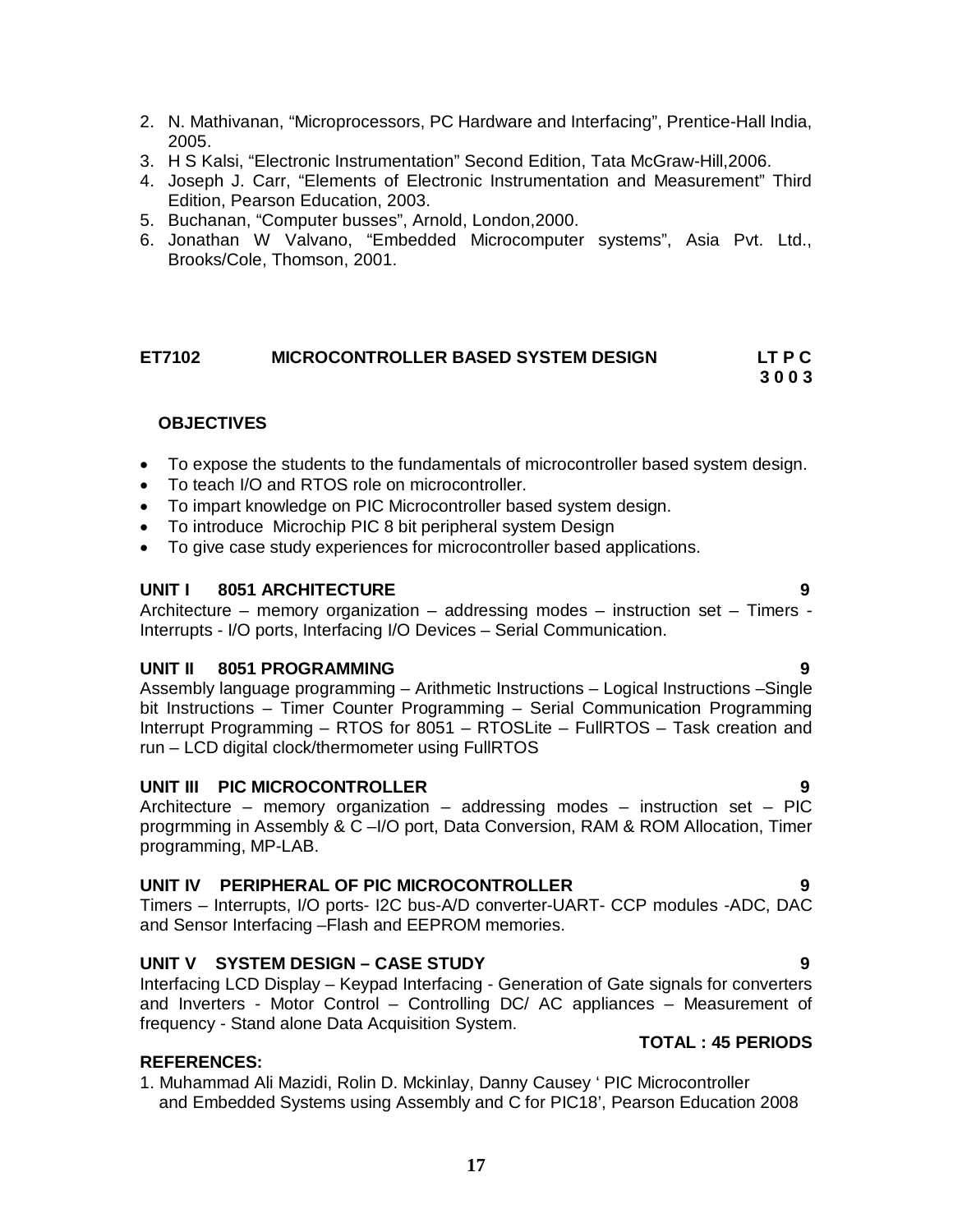- 2. John Iovine, 'PIC Microcontroller Project Book ', McGraw Hill 2000.
- 3. Myke Predko, "Programming and customizing the 8051 microcontroller", Tata McGraw Hill 2001.
- 4. Muhammad Ali Mazidi, Janice G. Mazidi and Rolin D. McKinlay, 'The 8051 Microcontroller and Embedded Systems' Prentice Hall, 2005.
- 5. Rajkamal,".Microcontrollers-Architecture,Programming,Interfacing & System Design",2ed,Pearson,2012.
- 6. I Scott Mackenzie and Raphael C.W. Phan, "The Micro controller", Pearson, Fourth edition 2012

#### **ET7103 REAL TIME SYSTEMS L T P C**

 **3 0 0 3**

#### **OBJECTIVES**

- To expose the students to the fundamentals of Real Time systems
- To teach the fundamentals of Scheduling and features of programming languages
- To study the data management system for real time
- To introduce the fundamentals of real time communication
- To teach the different algrorithms and techniques used for real time systems

#### **UNIT I INTRODUCTION 9**

Introduction – Issues in Real Time Computing – Structure of a Real Time System – Task classes – Performance Measures for Real Time Systems – Estimating Program Run Times – Task Assignment and Scheduling – Classical uniprocessor scheduling algorithms – Uniprocessor scheduling of IRIS tasks – Task assignment – Mode changes and Fault Tolerant Scheduling.

#### **UNIT II PROGRAMMING LANGUAGES AND TOOLS 9**

Programming Languages and Tools – Desired language characteristics – Data typing – Control structures – Facilitating Hierarchical Decomposition, Packages, Run time (Exception) Error handling – Overloading and Generics – Multitasking – Low level programming – Task Scheduling – Timing Specifications – Programming Environments – Run – time support.

#### **UNIT III REAL TIME DATABASES 9**

Real time Databases – Basic Definition, Real time Vs General Purpose Databases, Main Memory Databases, Transaction priorities, Transaction Aborts, Concurrency control issues, Disk Scheduling Algorithms, Two – phase Approach to improve Predictability – Maintaining Serialization Consistency – Databases for Hard Real Time Systems.

### **UNIT IV COMMUNICATION 9**

Real – Time Communication – Communications media, Network Topologies Protocols, Fault Tolerant Routing. Fault Tolerance Techniques – Fault Types – Fault Detection. Fault Error containment Redundancy – Data Diversity – Reversal Checks – Integrated Failure handling.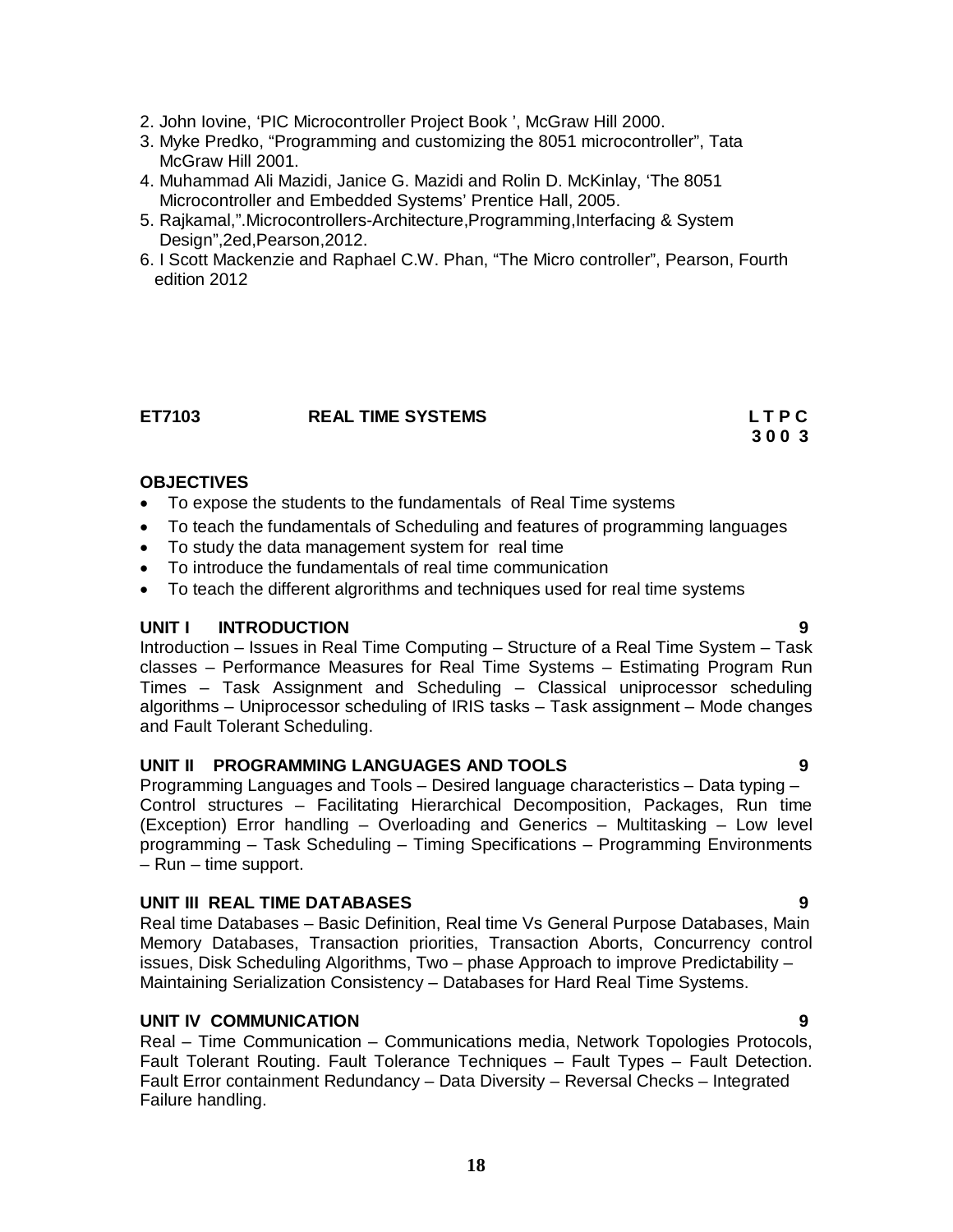#### **UNIT V EVALUATION TECHNIQUES 9**

Reliability Evaluation Techniques – Obtaining parameter values, Reliability models for Hardware Redundancy – Software error models. Clock Synchronization – Clock, A Nonfault – Tolerant Synchronization Algorithm – Impact of faults – Fault Tolerant Synchronization in Hardware – Fault Tolerant Synchronization in software.

#### **TOTAL : 45 PERIODS**

#### **REFERENCES**

- 1. C.M. Krishna, Kang G. Shin, "Real Time Systems", McGraw Hill International Editions, 1997.
- 2. Rajib Mall, "Real-time systems: theory and practice", Pearson Education, 2007
- 3. Peter D.Lawrence, "Real Time Micro Computer System Design An Introduction", McGraw Hill, 1988.
- 4. Stuart Bennett, "Real Time Computer Control An Introduction", Prentice Hall of India, 1998.
- 5. S.T. Allworth and R.N.Zobel, "Introduction to real time software design", Macmillan, 2nd Edition, 1987.
- 6. R.J.A Buhur, D.L Bailey, "An Introduction to Real Time Systems", Prentice Hall International, 1999.
- 7. Philip.A.Laplante, "Real Time System Design and Analysis", Prentice Hall of India, 3rd Edition, April 2004

### **ET7004 PROGRAMMING WITH VHDL L T P C**

# **3 0 0 3**

### **OBJECTIVES**

- To give an insight to the students about the significance of VHDL Programming
- To teach the importance and architectural modelling of programmable logic devices.
- To introduce the construction and design programming
- To teach the basic VLSI design configurations
- To study the Logic synthesis and simulation of digital system with PLD.

### **UNIT I VHDL FUNDAMENTALS 9**

Fundamental concepts- Modeling digital system-Domain and levels of modelingmodeling languages-VHDL modeling concepts-Scalar Data types and operationsconstants and Variable-Scalar Types- Type Classification-Attributes and scalar typesexpression and operators-Sequential statements.

### **UNIT II DATA TYPES AND BASIC MODELING CONSTRUCTS 9**

Arrays- unconstrained array types-array operations and referencing- records - Access Types- Abstract Date types- -basic modeling constructs-entity declarations-Architecture

**19**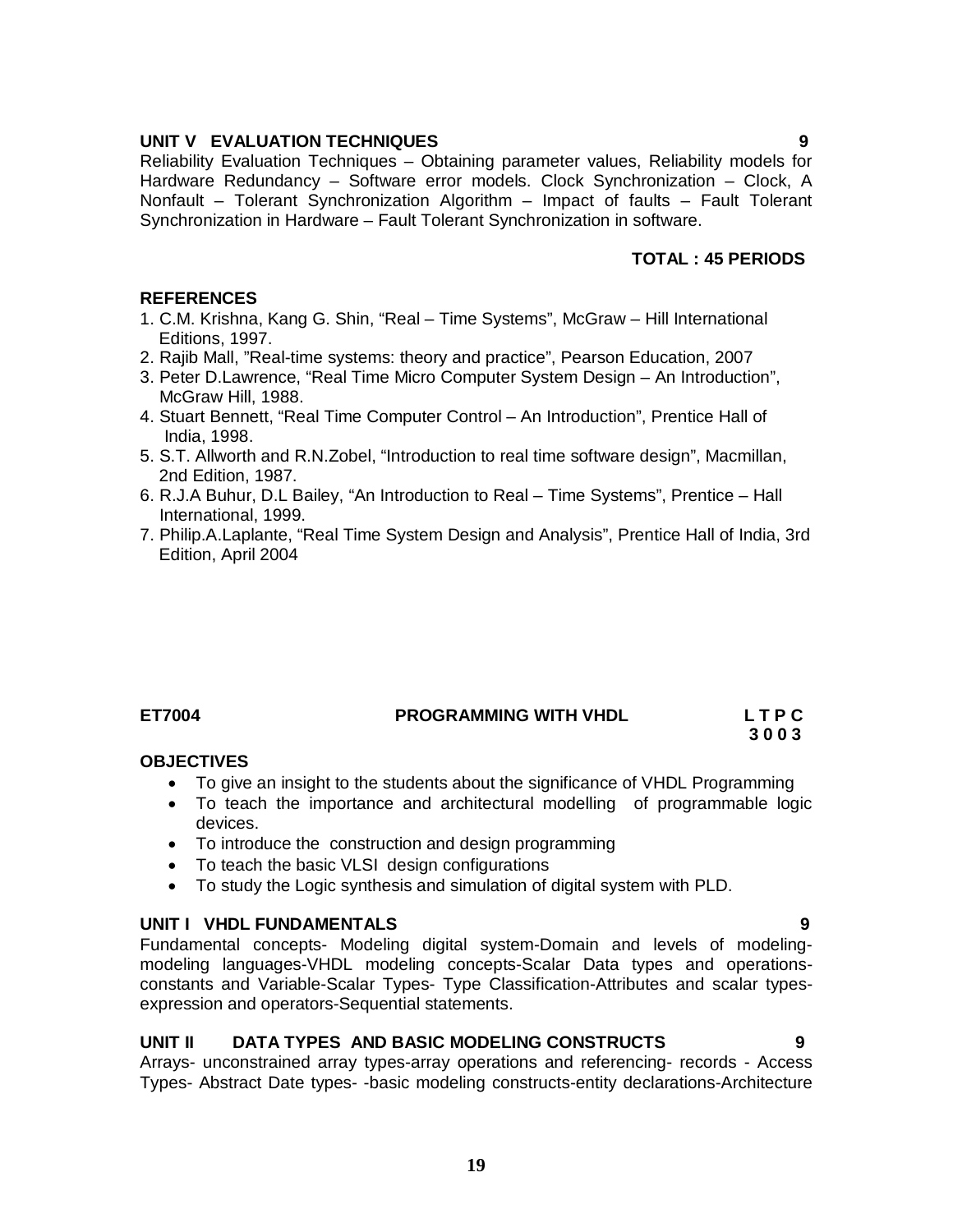bodies-behavioral description-structural descriptions- design Processing, case study: A pipelined Multiplier accumulator.

# **UNIT III SUBPROGRAMS , PACKAGES AND FILES 9**

Procedures-Procedure parameters- Concurrent procedure call statements –Functions – Overloading –visibility of Declarations-packages and use clauses- Package declarationspackage bodies-use clauses-Predefined aliases-Aliases for Data objects-Aliases for Non-Data items-Files- I/O-Files. Case study: A bit vector arithmetic Package.

### **UNIT IV SIGNALS, COMPONENTS, CONFIGURATIONS 9**

Basic Resolved Signals-IEEE std\_Logic\_1164 resolved subtypes- resolved Signal Parameters - Generic Constants- Parameterizing behavior- Parameterizing structurecomponents and configurations-Generate Statements-Generating Iterative structure-Conditionally generating structure-Configuration of generate statements-case study: DLX computer Systems.

# **UNIT V DESIGN WITH PROGRAMMABLE LOGIC DEVICES 9**

Realization of -Micro controller CPU.- Memories- I/O devices-MAC- Design, synthesis, simulation and testing.

### **REFERENCES**

- 1. Peter J.Ashenden, "The Designer's guide to VHDL", Morgan Kaufmann publishers,San Francisco,Second Edition, May 2001.
- 2. Zainalabedin navabi, "VHDL Analysis ans modeling of Digital Systems", McGraw Hill international Editions, Second Editions, 1998.
- 3. Charles H Roth, Jr. "Digital system Design using VHDL", Thomson ,2006.
- 4. Douglas Perry, "VHDL Programming by Example", Tata McGraw Hill, 4<sup>th</sup> **Edition** 2002.
- 5. Navabi.Z., "VHDL Analysis and Modeling of Digital Systems", McGraw International, 1998.
- 6. Peter J Ashendem, "The Designers Guide to VHDL", Harcourt India Pvt Ltd, 2002
- 7. Skahill. K, "VHDL for Programmable Logic", Pearson education, 1996.

#### **PX7204 POWER QUALITY LT P C**

### **OBJECTIVES :**

- To understand the various power quality issues.
- To understand the concept of power and power factor in single phase and three phase systems supplying non linear loads
- To understand the conventional compensation techniques used for power factor correction and load voltage regulation.
- To understand the active compensation techniques used for power factor correction.
- To understand the active compensation techniques used for load voltage regulation.

### **TOTAL : 45 PERIODS**

# **3 0 0 3**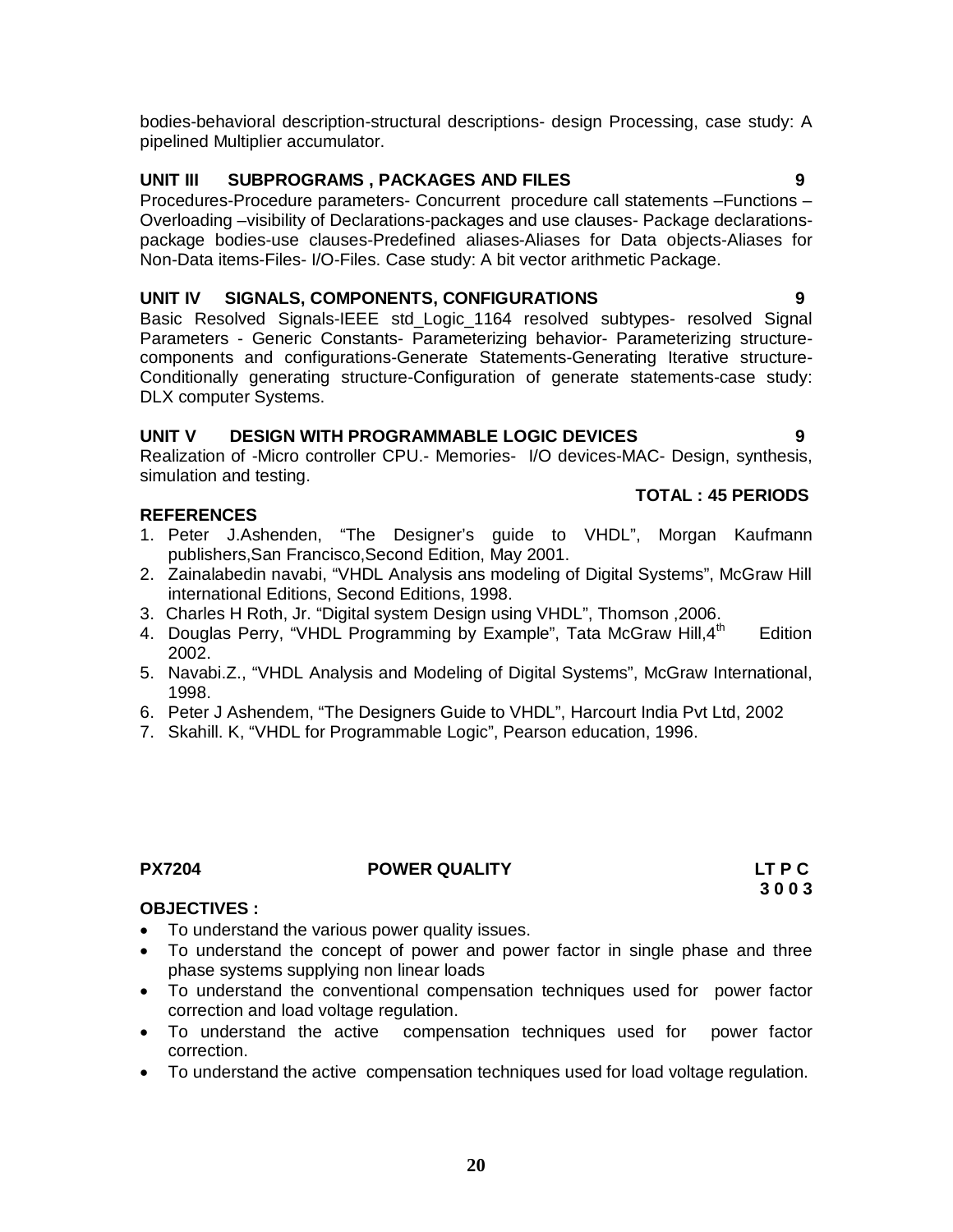# **UNIT I INTRODUCTION 9**

Introduction – Characterisation of Electric Power Quality: Transients, short duration and long duration voltage variations, Voltage imbalance, waveform distortion, Voltage fluctuations, Power frequency variation, Power acceptability curves – power quality problems: poor load power factor, Non linear and unbalanced loads, DC offset in loads, Notching in load voltage, Disturbance in supply voltage – Power quality standards.

# **UNIT II ANALYSIS OF SINGLE PHASE AND THREE PHASE SYSTEM 9**

Single phase linear and non linear loads – single phase sinusoidal, non sinusoidal source – supplying linear and nonlinear load – three phase Balance system – three phase unbalanced system – three phase unbalanced and distorted source supplying non linear loads – convept of pf – three phase three wire – three phase four wire system.

### **UNIT III CONVENTIONAL LOAD COMPENSATION METHODS 9**

Principle of load compensation and voltage regulation – classical load balancing problem open loop balancing – closed loop balancing, current balancing – harmonic reduction and voltage sag reduction – analysis of unbalance – instantaneous of real and reactive powers – Extraction of fundamental sequence component from measured.

#### **UNIT IV LOAD COMPENSATION USING DSTATCOM 9**

Compensating single – phase loads – Ideal three phase shunt compensator structure – generating reference currents using instantaneous PQ theory – Instantaneous symmetrical components theory – Generating reference currents when the souce is unbalanced – Realization and control of DSTATCOM – DSTATCOM in Voltage control mode

#### **UNIT V SERIES COMPENSATION OF POWER DISTRIBUTION SYSTEM 9**

Rectifier supported DVR – Dc Capacitor supported DVR – DVR Structure – voltage Restoration – Series Active Filter – Unified power quality conditioner.

#### **TOTAL : 45 PERIODS**

### **REFERENCES**

- 1. Arindam Ghosh "Power Quality Enhancement Using Custom Power Devices", Kluwer Academic Publishers, 2002
- 2. G.T. Heydt, "Electric Power Quality", Stars in a Circle Publications, 1994(2<sup>nd</sup> edition)
- 3. Power Quality R.C. Duggan
- 4. Power system harmonics –A.J. Arrillga
- 5. Power Electronic Converter Harmonics –Derek A. Paice.

# **ET7006 ADVANCED DIGITAL SIGNAL PROCESSING L T P C**

 **3 0 0 3**

### **OBJECTIVES**

 To expose the students to the fundamentals of digital signal processing in frequency domain& its application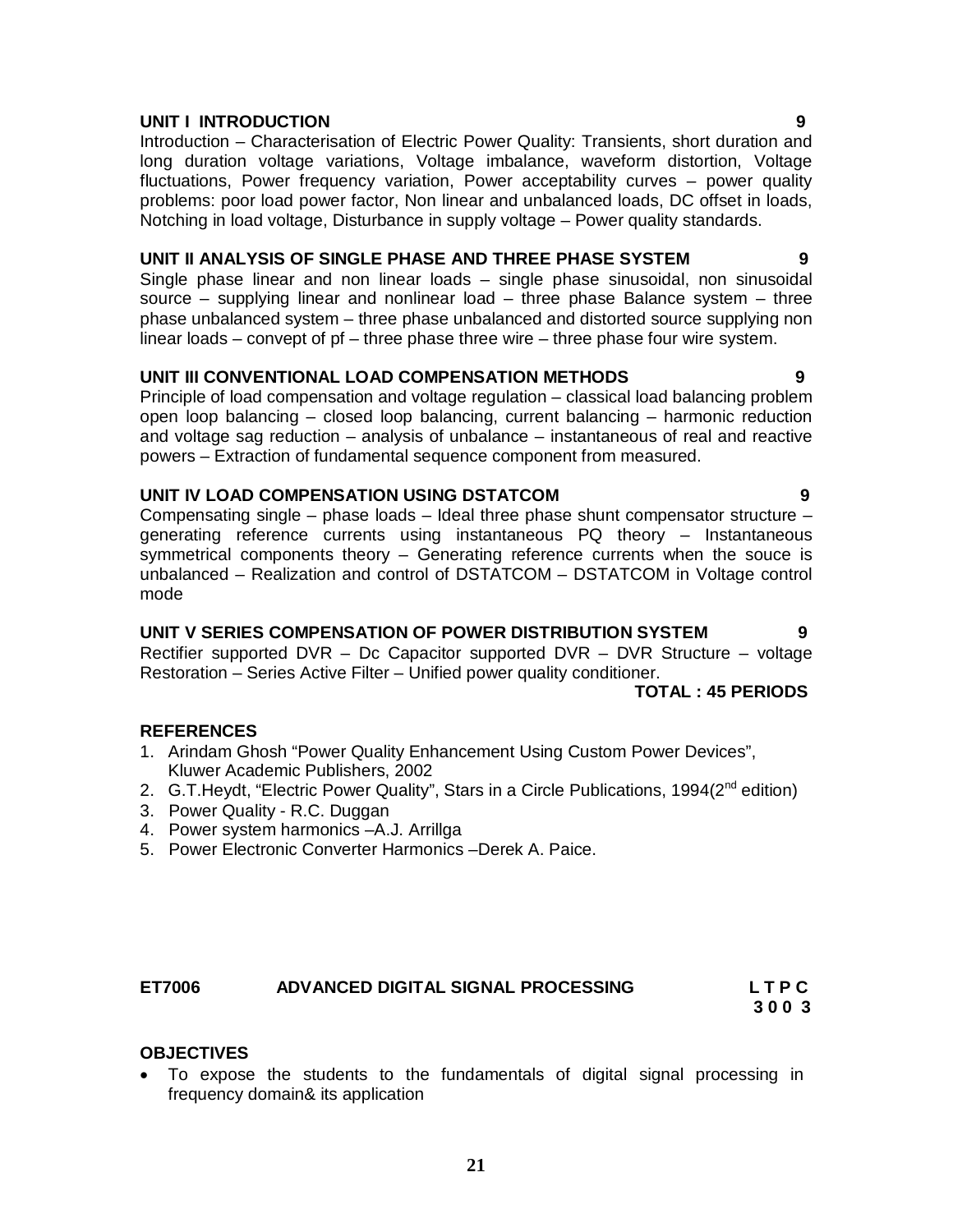- To teach the fundamentals of digital signal processing in time-frequency domain& its application To compare Architectures & features of Programmable DSprocessors
- To discuss on Application development with commercial family of DS Processors
- To design & develop logical functions of DSProcessors with Re-Programmable logics &Devices

#### **UNIT I INTRODUCTION TO DIGITAL SIGNAL PROCESSING 12**

Introduction, A Digital Signal-Processing System, The Sampling Process, Discrete Time Sequences, Discrete Fourier Transform (DFT) and Fast Fourier Transform (FFT), Linear Time-Invariant Systems, Decimation and Interpolation, Digital Filters, FIR Filters, IIR Filters.

#### **UNIT II WAVELET TRANSFORM 6**

introduction to continuous wavelet transform- discrete wavelet transform -orthogonal wavelet decomposition- Multiresolution Analysis-Wavelet function-DWT,bases,orthogonal Basis-Scaling function, Wavelet coefficients- ortho normal wavelets and their relationship to filter banks- Digital filtering interpolation (i) Decomposition filters, (ii) reconstruction, the signal- Example MRA- Haar & Daubechies wavelet.

#### **UNIT III ARCHITECTURES OF COMMERCIAL DIGITAL SIGNAL PROCESSORS 12**

Introduction, catogorisation of DSP Processors, Fixed Point (Blackfin),Floating Point (SHARC),TI TMS 320c6xxx & OMAP processors TMS320C54X & 54xx on Basic Architecture – comparison : of functional variations of Computational building blocks, MAC, Bus Architecture and memory, Data Addressing, Parallelism and pipelining, Parallel I/O interface,Memory Interface, Interrupt, DMA (one example Architecture in each of these case studies).

### **UNIT IV INTERFACING I/O PERIPHERALS FOR DSP BASED APPLICATIONS 6**

Introduction, External Bus Interfacing Signals, Memory Interface, Parallel I/O Interface, Programmed I/O, Interrupts and I / O Direct Memory Access (DMA).**-**Introduction, Design of Decimation and Interpolation Filter, FFT Algorithm, PID Controller ,Application for Serial Interfacing, DSP based Power Meter, Position control , CODEC Interface .

### **UNIT V VLSI IMPLEMENTATION 9**

Low power Design-need for Low power VLSI chips-Basics of DSP system architecture design using VHDL programming, Mapping of DSP algorithm onto hardware, Realisation of MAC & Filter structure.

# **TOTAL : 45 PERIODS**

### **REFERENCE BOOKS:**

- 1. John G. Proaks, Dimitris G. Manolakis, "Digital Signal Processing", Pearson Education 2002.
- 2. Avatar Sing, S. Srinivasan, "Digital Signal Processing- Implementation using DSP Microprocessors with Examples from TMS320C54xx", Thomson India,2004.
- 3. Lars Wanhammer, "DSP Integrated Circuits", Academic press, 1999,NewYork.
- 4. Lyla B Das," Embedded Systems-An Integrated Approach",Pearson2013
- 5. Ashok Ambardar,"Digital Signal Processing: A Modern Introduction",Thomson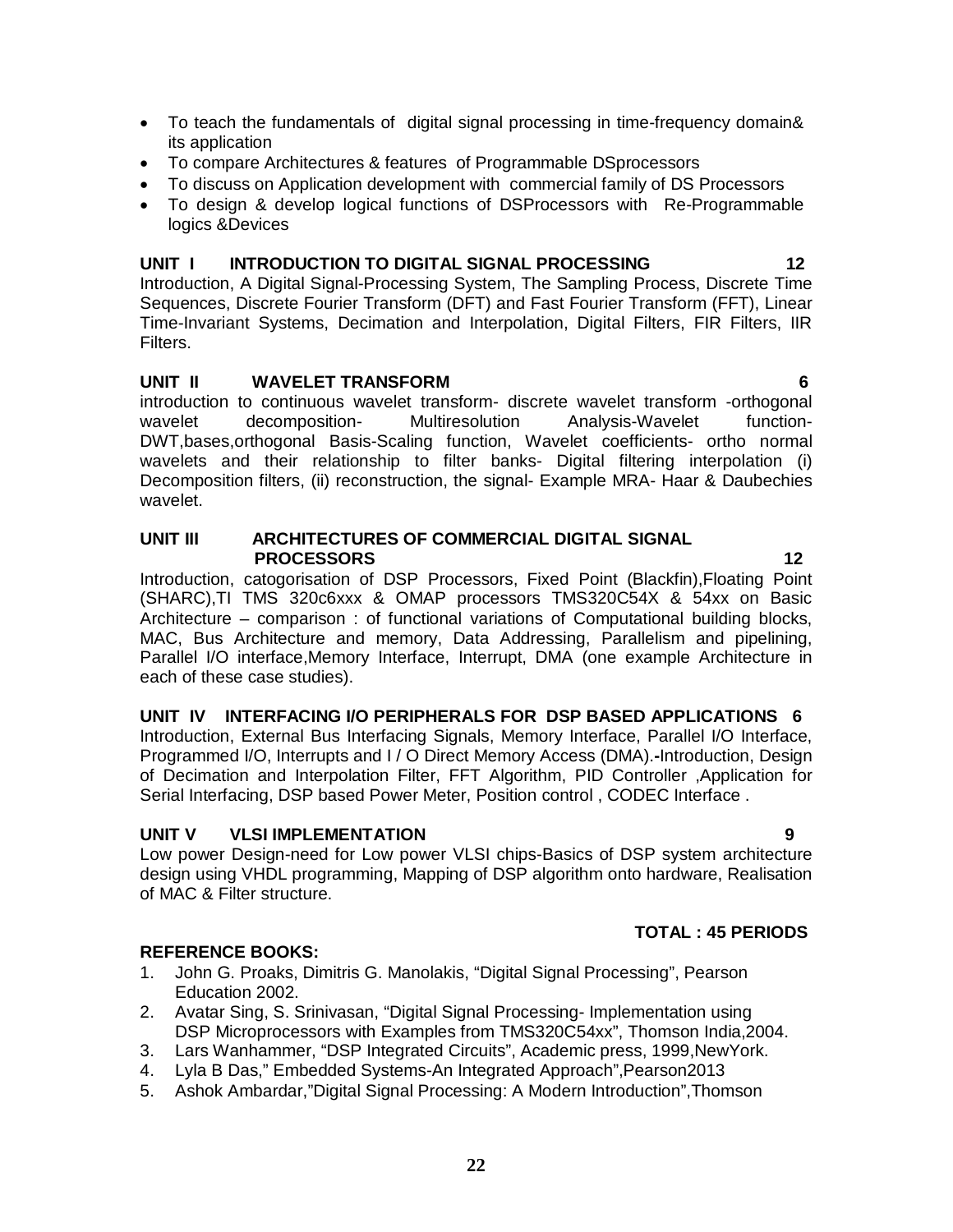India edition, 2007.

- 6. Raghuveer M.Rao and Ajit S. Bapardikar, Wavelet transforms- Introduction to theory and applications, Pearson Education, 2000.
- 7. K.P. Soman and K.L. Ramchandran,Insight into WAVELETS from theory to practice, Eastern Economy Edition, 2008
- 8. Ifeachor E. C., Jervis B. W ,"Digital Signal Processing: A practical approach, Pearson-Education, PHI/ 2002
- 9. B Venkataramani and M Bhaskar **"**Digital Signal Processors**"**, TMH, 2nd, 2010
- 10. Peter Pirsch **"**Architectures for Digital Signal Processing", John Weily, 2007
- 11. Vinay K.Ingle,John G.Proakis,"DSP-A Matlab Based Approach",Cengage Learning,2010
- 12. Taan S.Elali,"Discrete Systems and Digital Signal Processing with Matlab",CRC Press2009.

# **ET 7003 DESIGN OF EMBEDDED CONTROL SYSTEMS L T P C**

 **3 0 0 3**

#### **OBJECTIVES**

- To expose the students to the fundamentals of Embedded System Blocks
- To teach the fundamental RTOS.
- To study on interfacing for processor communication
- To compare types and Functionalities in commercial software tools
- To discuss the Applications development using interfacing

#### **UNIT I EMBEDDED SYSTEM ORGANIZATION 9**

Embedded computing – characteristics of embedded computing applications – embedded system design challenges; Build process of Realtime Embedded system – Selection of processor; Memory; I/O devices-Rs-485, MODEM, Bus Communication system using  $I^2C$ , CAN, USB buses, 8 bit  $-ISA$ , EISA bus;

#### **UNIT II REAL-TIME OPERATING SYSTEM 9**

Introduction to RTOS; RTOS- Inter Process communication, Interrupt driven Input and Output -Nonmaskable interrupt, Software interrupt; Thread – Single, Multithread concept; Multitasking Semaphores.

# **UNIT III INTERFACE WITH COMMUNICATION PROTOCOL 9**

Design methodologies and tools – design flows – designing hardware and software Interface . – system integration; SPI, High speed data acquisition and interface-SPI read/write protocol, RTC interfacing and programming;

### **UNIT IV DESIGN OF SOFTWARE FOR EMBEDDED CONTROL 9**

Software abstraction using Mealy-Moore FSM controller, Layered software development, Basic concepts of developing device driver – SCI – Software - interfacing & porting using standard C & C++ ; Functional and performance Debugging with benchmarking Realtime system software – Survey on basics of contemporary RTOS – VXWorks, UC/OS-II

#### **23**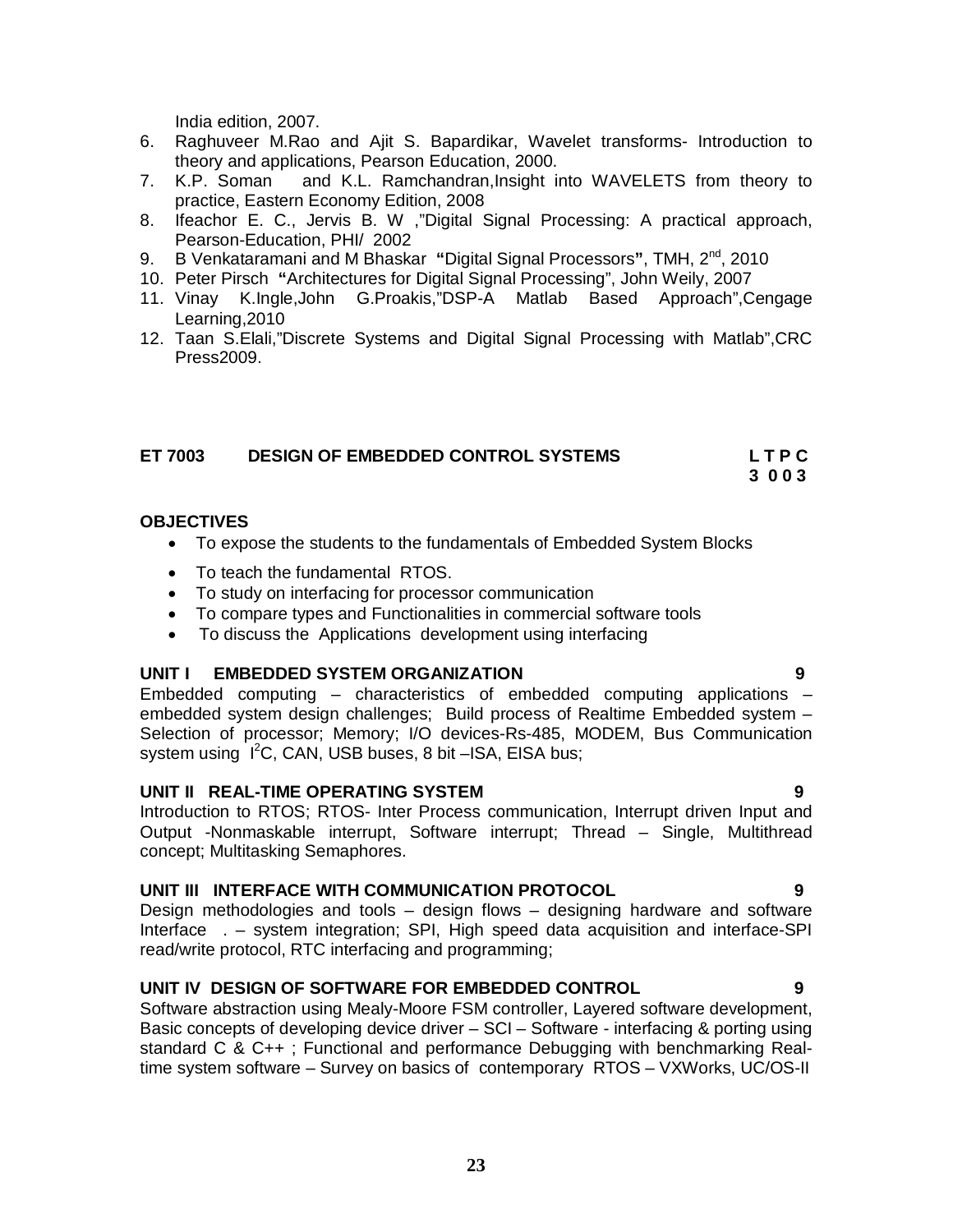# **UNIT V CASE STUDIES WITH EMBEDDED CONTROLLER 9**

Programmable interface with A/D & D/A interface; Digital voltmeter, control- Robot system; - PWM motor speed controller, serial communication interface.

# **TOTAL : 45 PERIODS**

# **REFERENCES:**

- 1. Steven F. Barrett, Daniel J. Pack, "Embedded Systems Design and Applications with the 68HC 12 and HCS12", Pearson Education, 2008.
- 2. Raj Kamal, "Embedded Systems- Architecture, Programming and Design" Tata McGraw Hill, 2006.
- 3. Micheal Khevi, "The M68HC11 Microcontroller application in control,Instrumentation & Communication", PH NewJersy, 1997.
- 4. Chattopadhyay, "Embedded System Design",PHI Learning, 2011.
- 5. Muhammad Ali Mazidi, Rolin D. Mckinlay, Danny Causey, "PIC Microcontroller and Embedded Systems- Using Assembly and C for PIC18", Pearson Education,2008.
- 6. Steven F.Barrett,Daniel J.Pack,"Embedded Systems-Design & Application with the 68HC12 & HCS12", Pearson Education,2008.
- 7. Daniel W. Lewis, "Fundamentals of Embedded Software", Prentice Hall India, 2004.
- 8. Jack R Smith "Programming the PIC microcontroller with MBasic" Elsevier, 2007. Keneth J.Ayala, "The 8086 Microprocessor: Programming & Interfacing the PC", Thomson India edition,

| ET7204 | <b>SOFTWARE FOR EMBEDDED SYSTEMS</b> | LTPC |
|--------|--------------------------------------|------|
|        |                                      | 3003 |

### **OBJECTIVES**

- To expose the students to the fundamentals of embedded Programming.
- To Introduce the GNU C Programming Tool Chain in Linux.
- To study the basic concepts of embedded C and Embedded OS
- To introduce time driven architecture, Serial Interface with a case study.
- To introduce the concept of embedded Java for Web Enabling of systems.

### **UNIT I EMBEDDED PROGRAMMING 9**

C and Assembly - Programming Style - Declarations and Expressions - Arrays, Qualifiers and Reading Numbers - Decision and Control Statements - Programming Process - More Control Statements - Variable Scope and Functions - C Preprocessor - Advanced Types - Simple Pointers - Debugging and Optimization – In-line Assembly.

# **UNIT II C PROGRAMMING TOOLCHAIN IN LINUX 9**

C preprocessor - Stages of Compilation - Introduction to GCC - Debugging with GDB - The Make utility - GNU Configure and Build System - GNU Binary utilities - Profiling using *gprof* - Memory Leak Detection with *valgrind* - Introduction to GNU C Library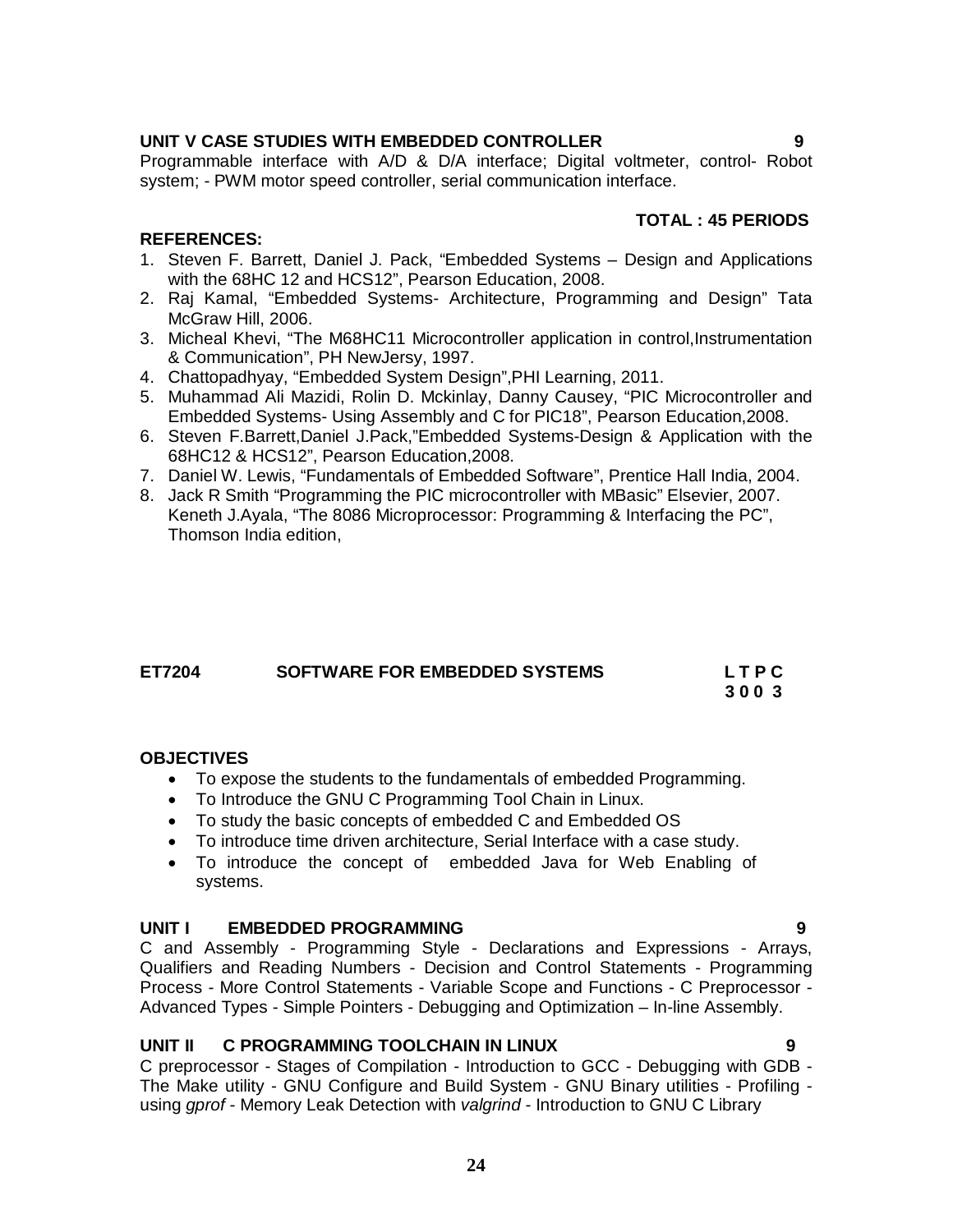#### **UNIT III EMBEDDED C AND EMBEDDED OS 9**

Adding Structure to 'C' Code: Object oriented programming with C, Header files for Project and Port, Examples. Meeting Real-time constraints: Creating hardware delays - Need for timeout mechanism - Creating loop timeouts - Creating hardware timeouts. Creating embedded operating system: Basis of a simple embedded OS, Introduction to sEOS, Using Timer 0 and Timer 1, Portability issue, Alternative system architecture, Important design considerations when using sEOS.

#### **UNIT IV TIME-DRIVEN MULTI-STATE ARCHITECTURE AND HARDWARE 9**

Multi-State systems and function sequences: Implementing multi-state (Timed) system - Implementing a Multi-state (Input/Timed) system. Using the Serial Interface: RS232 - The Basic RS-232 Protocol - Asynchronous data transmission and baud rates - Flow control - Software architecture - Using on-chip UART for RS-232 communication - Memory requirements - The serial menu architecture - Examples. Case study: Intruder alarm system.

### **UNIT V EMBEDDED JAVA 9**

Introduction to Embedded Java and J2ME – Smart Card basics – Java card technology overview – Java card objects – Java card applets – working with APDUs – Web Technology for Embedded Systems.

# **TOTAL : 45 PERIODS**

### **REFERENCES**

- 1. Steve Oualline, 'Practical C Programming 3rd Edition', O'Reilly Media, Inc, 2006.
- 2. Stephen Kochan, "Programming in C", 3rd Edition, Sams Publishing, 2009.
- 3. Michael J Pont, "Embedded C", Pearson Education, 2007.
- 4. Zhiqun Chen, 'Java Card Technology for Smart Cards: Architecture and Programmer's Guide', Addison-Wesley Professional, 2000.

# PX7203 SPECIAL ELECTRICAL MACHINES L T P C<br>3 0 0 3

 **3 0 0 3**

# **OBJECTIVES**

- To review the fundamental concepts of permanent magnets and the operation of permanent magnet brushless DC motors.
- To introduce the concepts of permanent magnet brushless synchronous motors and synchronous reluctance motors.
- To develop the control methods and operating principles of switched reluctance motors.
- To introduce the concepts of stepper motors and its applications.
- To understand the basic concepts of other special machines.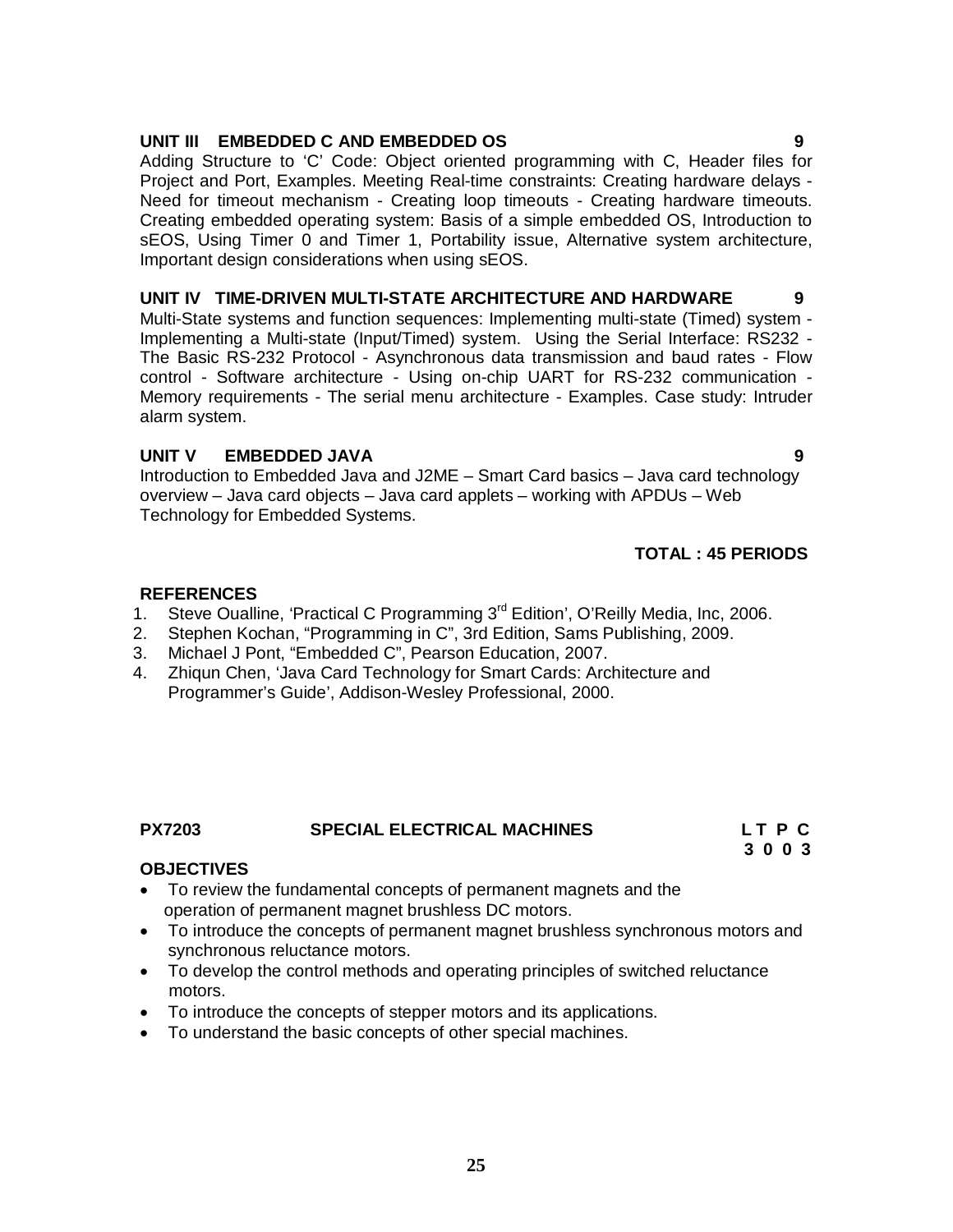# **UNIT I PERMANENT MAGNET BRUSHLESS DC MOTORS**

Fundamentals of Permanent Magnets- Types- Principle of operation- Magnetic circuit analysis-EMF and Torque equations- Characteristics and control

#### **UNIT II PERMANENT MAGNET SYNCHROUNOUS MOTORS 9**

Principle of operation – EMF and Torque equations - Phasor diagram - Power controllers – Torque speed characteristics – Digital controllers – Constructional features, operating principle and characteristics of synchronous reluctance motor.

# **UNIT III SWITCHED RELUCTANCE MOTORS 9**

Constructional features –Principle of operation- Torque prediction–CharacteristicsPower controllers – Control of SRM drive- Sensorless operation of SRM – Applications.

# **UNIT IV STEPPER MOTORS 9**

Constructional features –Principle of operation –Types – Torque predictions – Linear and Non-linear analysis – Characteristics – Drive circuits – Closed loop control – Applications.

# **UNIT V OTHER SPECIAL MACHINES 9**

Principle of operation and characteristics of Hysteresis motor – AC series motors – Linear motor – Applications.

# **TOTAL: 45 PERIODS**

#### **REFERENCES:**

- 1. T.J.E. Miller, 'Brushless magnet and Reluctance motor drives', Claredon press, London, 1989.
- 2. R.Krishnan, ' Switched Reluctance motor drives' , CRC press, 2001.
- 3. T.Kenjo, ' Stepping motors and their microprocessor controls', Oxford University press, New Delhi, 2000.
- 4 T.Kenjo and S.Nagamori, 'Permanent magnet and Brushless DC motors', Clarendon press, London, 1988.
- 5 R.Krishnan, ' Electric motor drives' , Prentice hall of India,2002.
- 6 D.P.Kothari and I.J.Nagrath, ' Electric machines', Tata Mc Graw hill publishing company, New Delhi, Third Edition, 2004.
- 7 Irving L.Kosow, "Electric Machinery and Transformers" Pearson Education, Second Edition, 2007.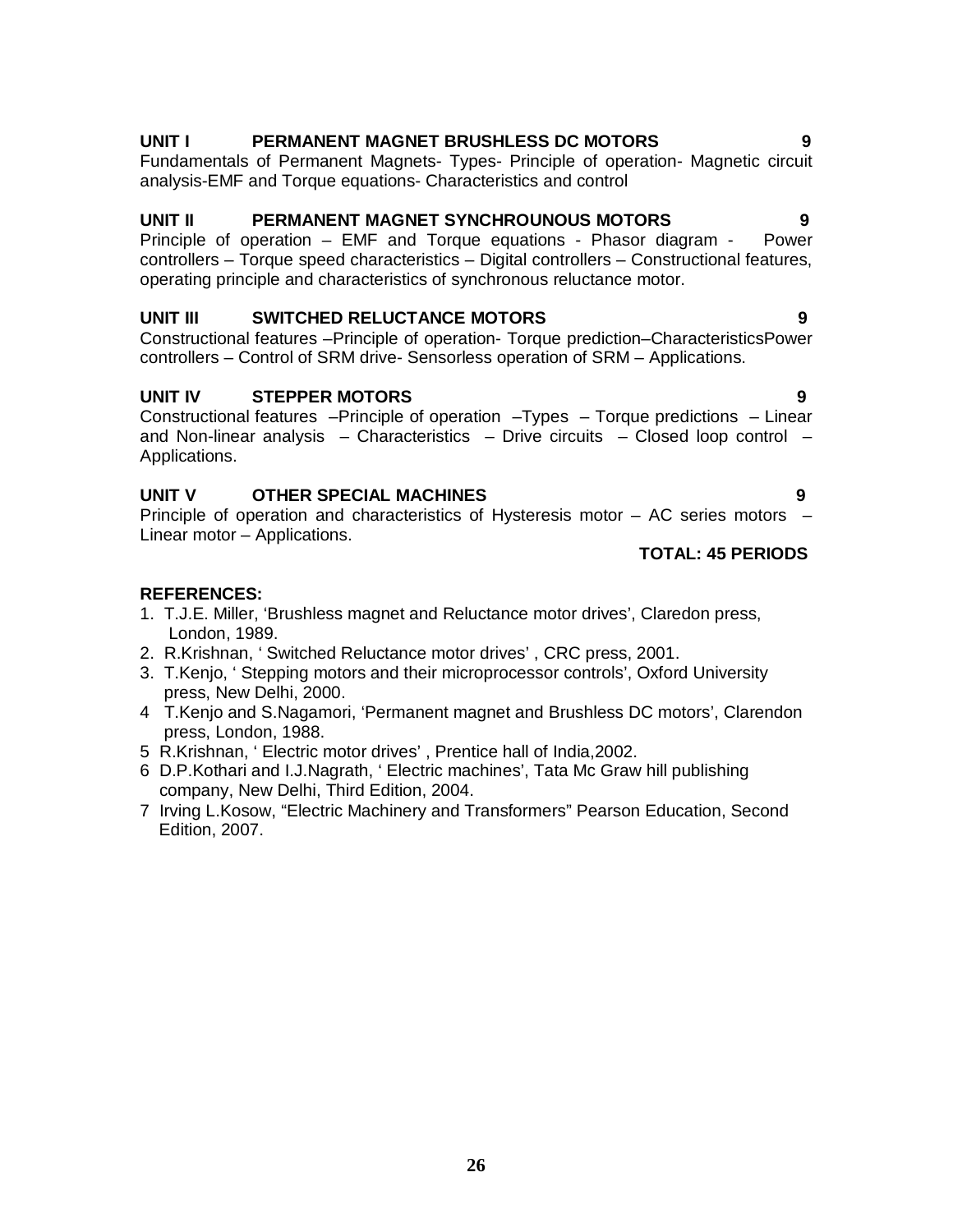Statement of optimal control problem – Problem formulation and forms of optimal Control – Selection of performance measures. Necessary conditions for optimal control –

**UNIT I INTRODUCTION 9**

Pontryagin's minimum principle – State inequality constraints – Minimum time problem.

#### **UNIT II LINEAR QUADRATIC TRACKING PROBLEMS 9**

Linear tracking problem – LQG problem – Computational procedure for solving optimal control problems – Characteristics of dynamic programming solution – Dynamic programming application to discrete and continuous systems – Hamilton Jacobi Bellman equation.

#### **UNIT III NUMERICAL TECHNIQUES FOR OPTIMAL CONTROL 9**

Numerical solution of 2-point boundary value problem by steepest descent and Fletcher Powell method solution of Ricatti equation by negative exponential and interactive **Methods** 

#### **UNIT IV FILTERING AND ESTIMATION 9**

Filtering – Linear system and estimation – System noise smoothing and prediction – Gauss Markov discrete time model – Estimation criteria – Minimum variance estimation – Least square estimation – Recursive estimation.

### **UNIT V KALMAN FILTER AND PROPERTIES 9**

Filter problem and properties – Linear estimator property of Kalman Filter – Time invariance and asymptotic stability of filters – Time filtered estimates and signal to noise ratio improvement – Extended Kalman filter.  **TOTAL : 45 PERIODS** 

#### **REFERENCES**:

- 1. KiRk D.E., 'Optimal Control Theory An introduction', Prentice hall, N.J., 1970.
- 2. Sage, A.P., 'Optimum System Control', Prentice Hall N.H., 1968.
- 3. Anderson, BD.O. and Moore J.B., 'Optimal Filtering', Prentice hall Inc., N.J., 1979.
- 4. S.M. Bozic, "Digital and Kalman Filtering", Edward Arnould, London, 1979.
- 5. Astrom, K.J., "Introduction to Stochastic Control Theory", Academic Press, Inc, N.Y., 1970.
- 6. Alok Sinha, Linear Systems Optimal and Robust Control, CRC Press, First Indian Reprint,2009.

- To educate on formulation of optimal control problems and introduce the minimum principle
- To educate on Linear Quadratic tracking problems- in continuous and discrete domain
- To introduce the numerical techniques used for solving optimal control problems
- To educate on the concepts of filtering in the presence of noise
- To educate on the theory and design of Kalman filter

#### **CL7005 OPTIMAL CONTROL AND FILTERING L T P C**

**OBJECTIVES** 

# **3 0 0 3**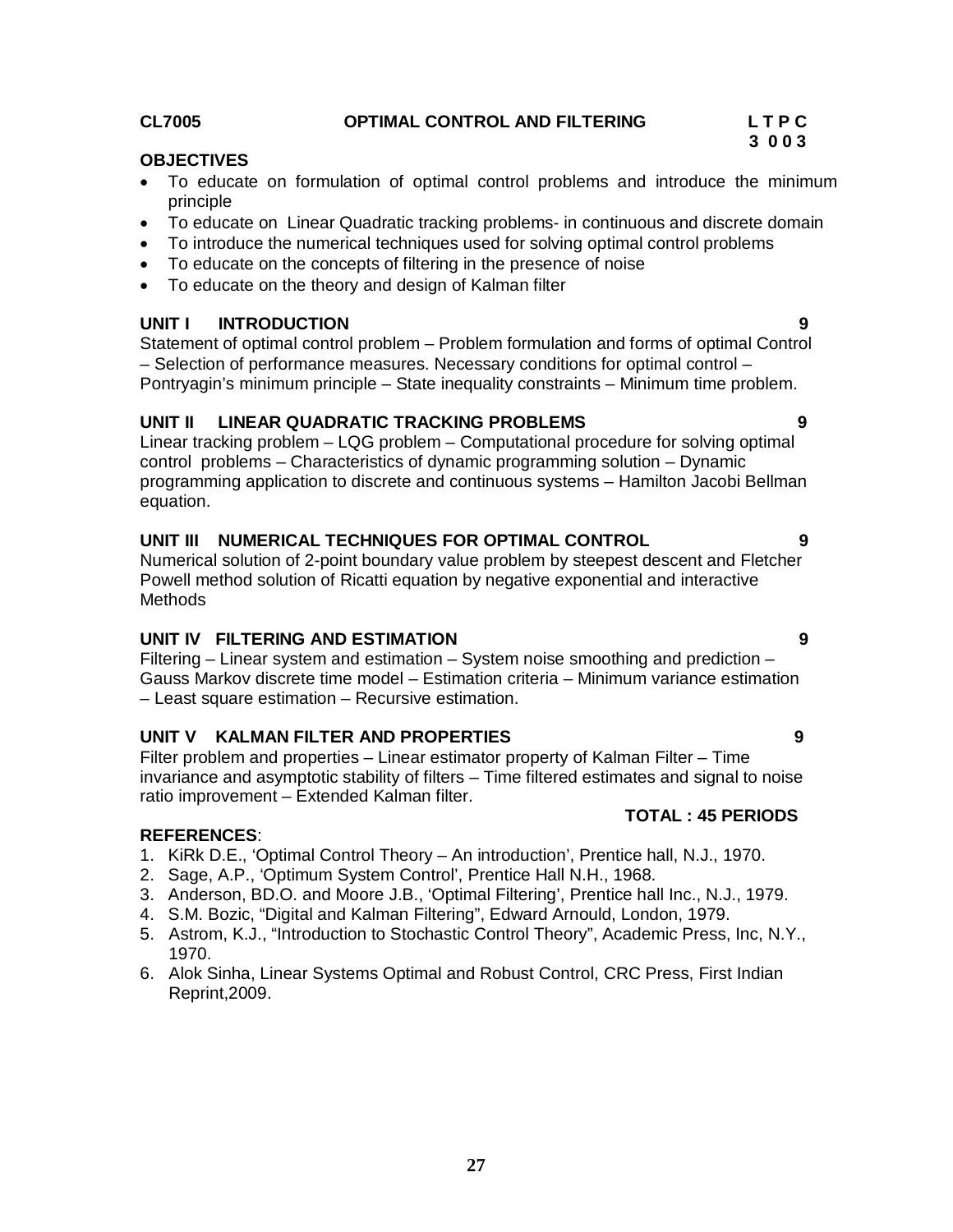# **ET7014 APPLICATION OF MEMS TECHNOLOGY LT P C**

# **3 0 0 3**

**PRE-REQUISITES**: Basic Instrumentation ,Material Science,Programming

# **OBJECTIVES**

- To teach the students properties of materials ,microstructure and fabrication
- methods.
- To teach the design and modeling of Electrostatic sensors and actuators.
- To teach the characterizing thermal sensors and actuators through design and modeling
- To teach the fundamentals of piezoelectric sensors and actuators
- To give exposure to different MEMS and NEMS devices.

#### **UNIT I MEMS:MICRO-FABRICATION, MATERIALS AND ELECTRO-MECHANICAL CONEPTS** 9

Overview of micro fabrication – Silicon and other material based fabrication processes – Concepts: Conductivity of semiconductors-Crystal planes and orientation-stress and strain-flexural beam bending analysis-torsional deflections-Intrinsic stress- resonant frequency and quality factor.

### **UNIT II ELECTROSTATIC SENSORS AND ACTUATION 9**

Principle, material, design and fabrication of parallel plate capacitors as electrostatic sensors and actuators-Applications

### **UNIT III THERMAL SENSING AND ACTUATION 9**

Principle, material, design and fabrication of thermal couples, thermal bimorph sensors, thermal resistor sensors-Applications.

# **UNIT IV PIEZOELECTRIC SENSING AND ACTUATION 9**

Piezoelectric effect-cantilever piezo electric actuator model-properties of piezoelectric materials-Applications.

### **UNIT V CASE STUDIES 9**

Piezoresistive sensors, Magnetic actuation, Micro fluidics applications, Medical applications, Optical MEMS.-NEMS Devices

### **REFERENCES**

- 1. Chang Liu, "Foundations of MEMS", Pearson International Edition, 2006.
- 2. Marc Madou , "Fundamentals of microfabrication",CRC Press, 1997.
- 3. Boston , "Micromachined Transducers Sourcebook",WCB McGraw Hill, 1998.
- 4. M.H.Bao "Micromechanical transducers :Pressure sensors, accelerometers and gyroscopes", Elsevier, Newyork, 2000.
- 5. P. RaiChoudry" MEMS and MOEMS Technology and Applications", PHI, 2012.
- 6. Stephen D. Senturia, " Microsystem Design", Springer International Edition, 2011.

**TOTAL : 45 PERIODS**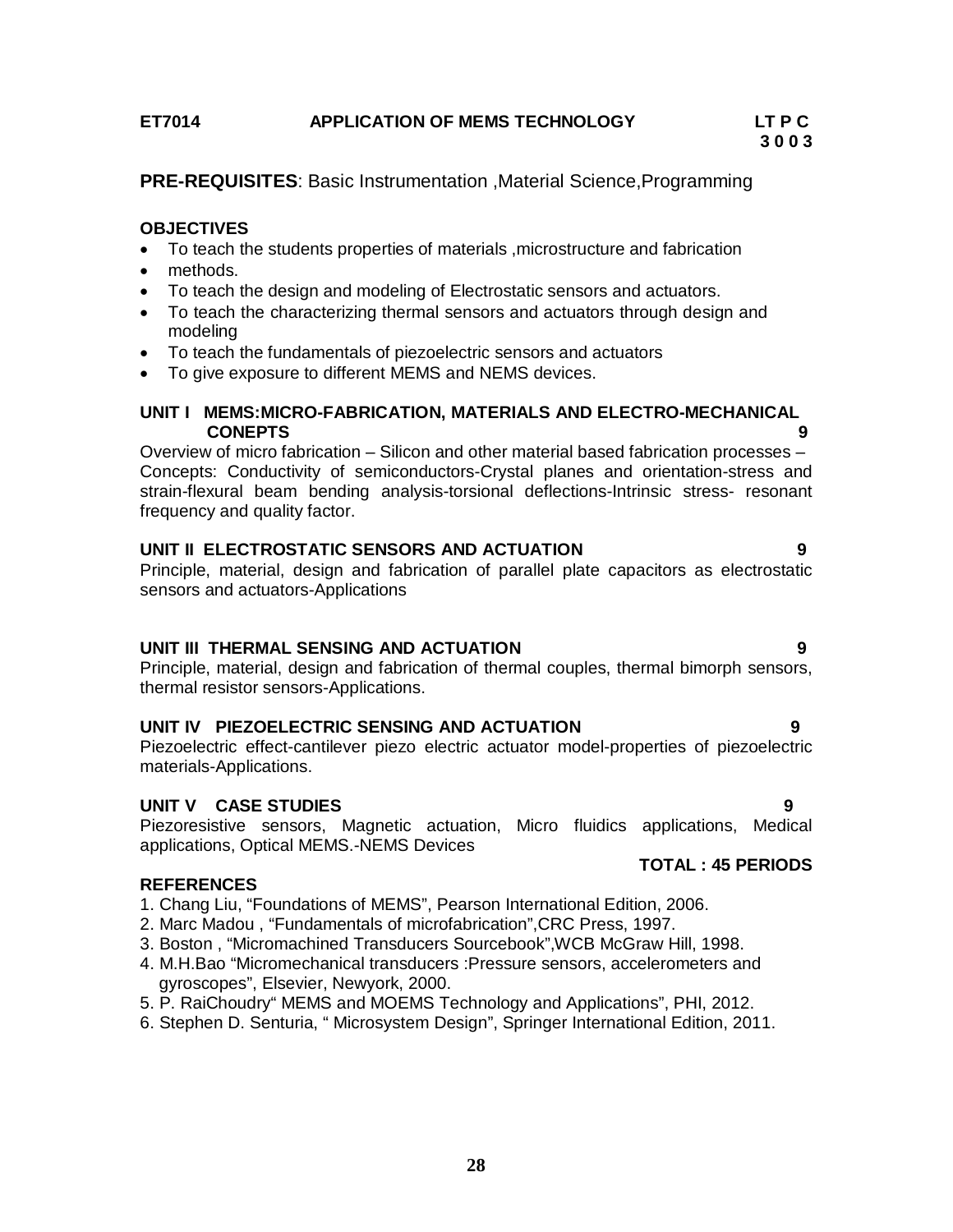### **PX7301 POWER ELECTRONICS FOR RENEWABLE LT P C ENERGY SYSTEMS**

# **OBJECTIVES :**

- To Provide knowledge about the stand alone and grid connected renewable energy systems.
- To equip with required skills to derive the criteria for the design of power converters for renewable energy applications.
- To analyse and comprehend the various operating modes of wind electrical generators and solar energy systems.
- To design different power converters namely AC to DC, DC to DC and AC to AC converters for renewable energy systems.
- To develop maximum power point tracking algorithms.

# **UNIT I INTRODUCTION 9**

Environmental aspects of electric energy conversion: impacts of renewable energy generation on environment (cost-GHG Emission) - Qualitative study of different renewable energy resources ocean, Biomass, Hydrogen energy systems : operating principles and characteristics of: Solar PV, Fuel cells, wind electrical systems-control strategy, operating area.

# **UNIT II ELECTRICAL MACHINES FOR RENEWABLE ENERGY CONVERSION 9**

Review of reference theory fundamentals-principle of operation and analysis: IG, PMSG, SCIG and DFIG.

# **UNIT III POWER CONVERTERS 9**

Solar: Block diagram of solar photo voltaic system : line commutated converters (inversion-mode) - Boost and buck-boost converters- selection Of inverter, battery sizing, array sizing.

Wind: three phase AC voltage controllers- AC-DC-AC converters: uncontrolled rectifiers, PWM Inverters, Grid Interactive Inverters-matrix converters.

# **UNIT IV ANALYSIS OF WIND AND PV SYSTEMS 9**

Stand alone operation of fixed and variable speed wind energy conversion systems and solar system-Grid connection Issues -Grid integrated PMSG and SCIG Based WECS-Grid Integrated solar system

# **UNIT V HYBRID RENEWABLE ENERGY SYSTEMS 9**

Need for Hybrid Systems- Range and type of Hybrid systems- Case studies of Wind-PV-Maximum Power Point Tracking (MPPT). **TOTAL : 45 PERIODS** 

# **REFERENCES:**

- 1. S.N.Bhadra, D. Kastha, & S. Banerjee "Wind Electricaal Systems", Oxford University Press, 2009
- 2. Rashid .M. H "power electronics Hand book", Academic press, 2001.
- 3. Rai. G.D, "Non conventional energy sources", Khanna publishes, 1993.
- 4. Rai. G.D," Solar energy utilization", Khanna publishes, 1993.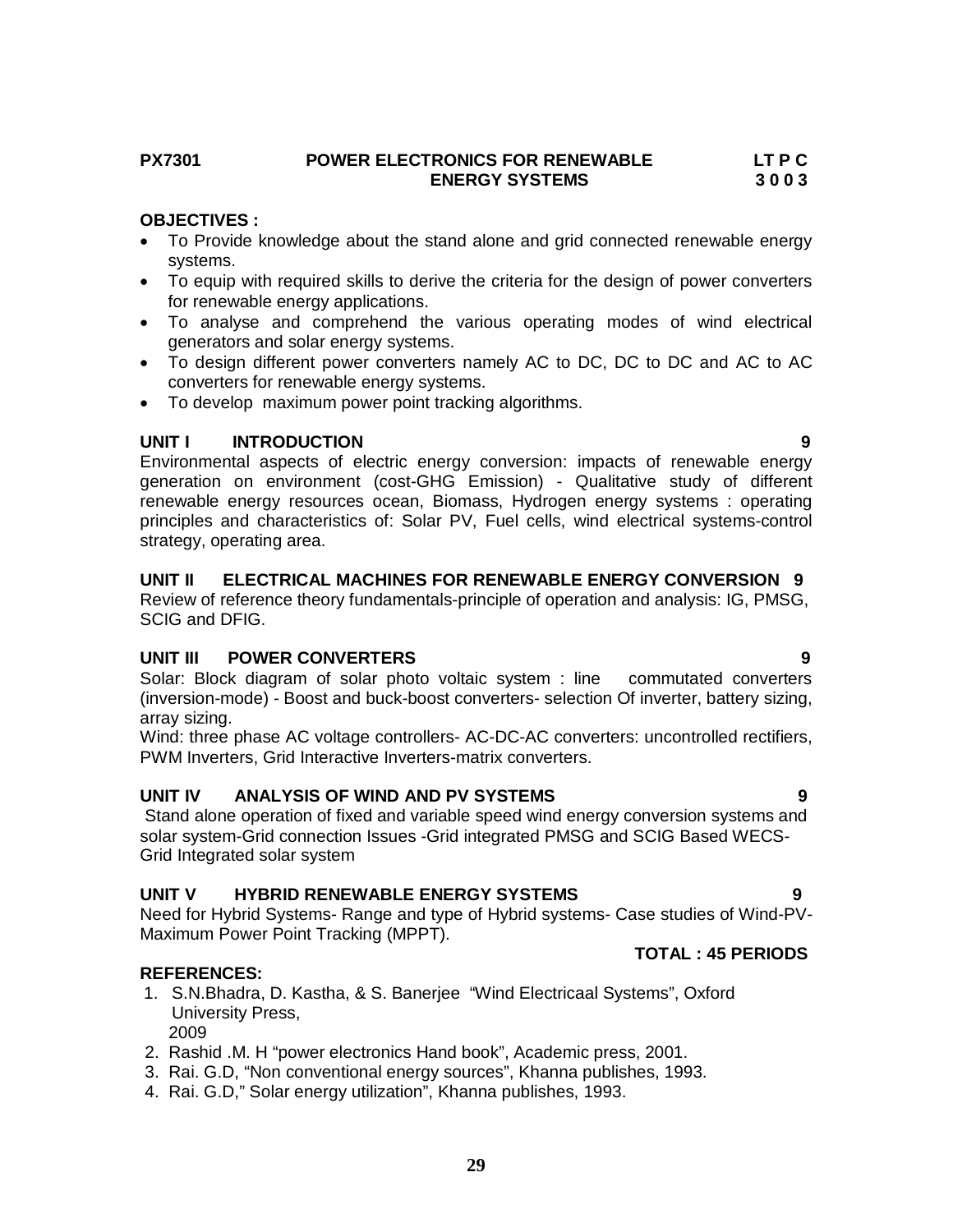- 5. Gray, L. Johnson, "Wind energy system", prentice hall linc, 1995.
- 6. Non-conventional Energy sources B.H.Khan Tata McGraw-hill Publishing Company, New Delhi.

#### **CL7004 ROBOTICS AND CONTROL L T P C 3 0 0 3**

### **OBJECTIVES**

- To introduce robot terminologies and robotic sensors
- To educate direct and inverse kinematic relations
- To educate on formulation of manipulator Jacobians and introduce path planning techniques
- To educate on robot dynamics
- To introduce robot control techniques

### **UNIT I INTRODUCTION AND TERMINOLOGIES 9**

Definition-Classification-History- Robots components-Degrees of freedom-Robot jointscoordinates- Reference frames-workspace-Robot languages-actuators-sensors-Position, velocity and acceleration sensors-Torque sensors-tactile and touch sensorsproximity and range sensors- vision system-social issues

#### **UNIT II KINEMATICS 9**

Mechanism-matrix representation-homogenous transformation-DH representation-Inverse kinematics-solution and programming-degeneracy and dexterity

#### **UNIT III DIFFERENTIAL MOTION AND PATH PLANNING 9**

Jacobian-differential motion of frames-Interpretation-calculation of Jacobian-Inverse Jacobian- Robot Path planning

### **UNIT IV DYNAMIC MODELLING 9**

Lagrangian mechanics- Two-DOF manipulator- Lagrange-Euler formulation – Newton-Euler formulation – Inverse dynamics

#### **UNIT V ROBOT CONTROL SYSTEM 9**

Linear control schemes- joint actuators- decentralized PID control- computed torque control – force control- hybrid position force control- Impedance/ Torque control

### **REFERENCES**

- 1. R.K. Mittal and I J Nagrath, " Robotics and Control", Tata MacGrawHill, Fourth Reprint 2003.
- 2. Saeed B. Niku ,''Introduction to Robotics '', Pearson Education, 2002
- 3. Fu, Gonzalez and Lee Mcgrahill ,''Robotics ", international
- 4. R.D. Klafter, TA Chmielewski and Michael Negin, "Robotic Engineering, An Integrated approach", Prentice Hall of India, 2003.
- 5. Reza N.Jazar, Theory of Applied Robotics Kinematics, Dynamics and Control, Springer, Fist Indian Reprint 2010.

# **TOTAL : 45 PERIODS**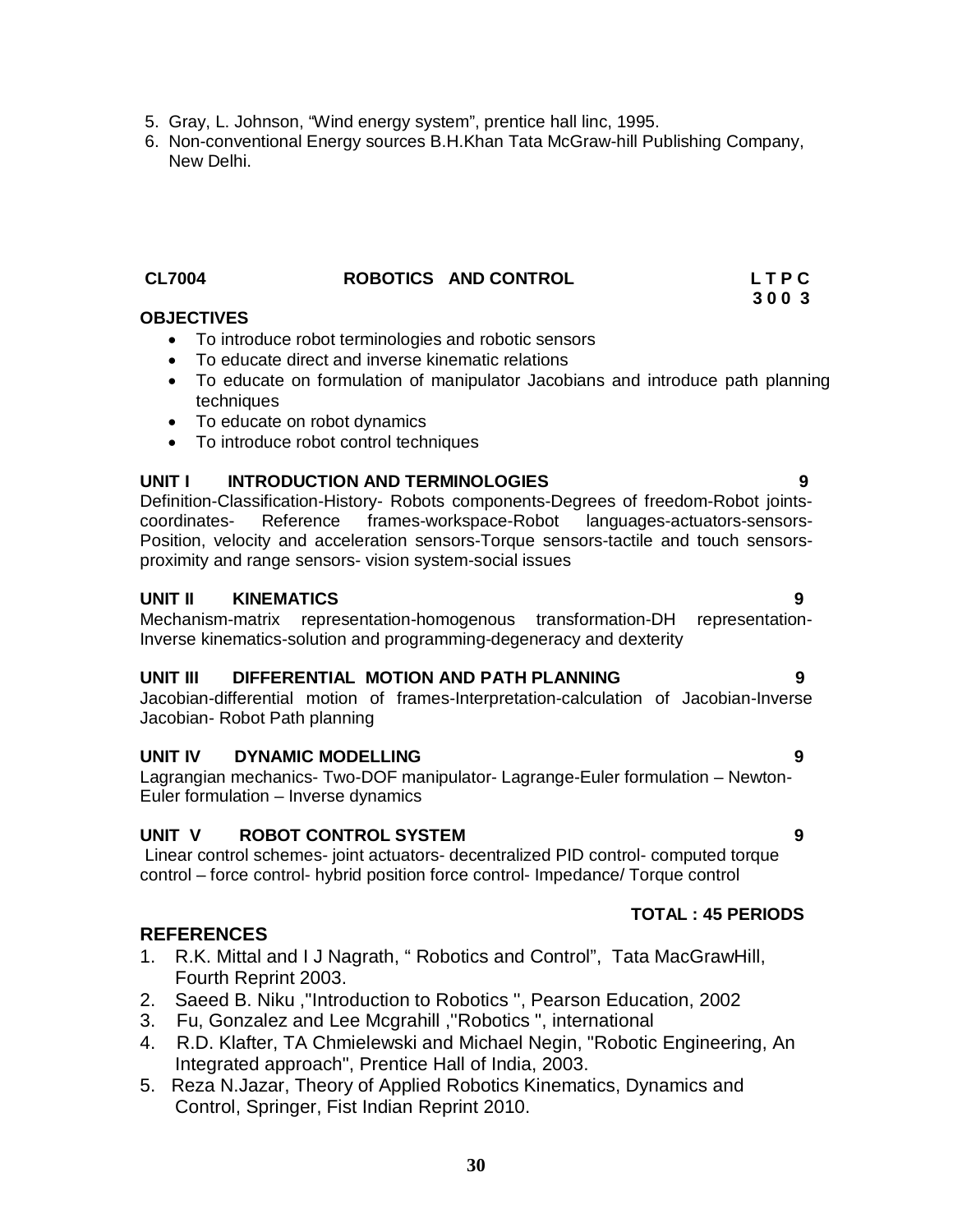# **CL7007 SYSTEM IDENTIFICATION AND ADAPTIVE CONTROL LT P C**

# **OBJECTIVES**

- To introduce various model structures for system identification
- To impart knowledge on parametric and non-parametric identification
- To introduce non-linear identification techniques
- To introduce the concept of adaptation techniques and control
- To illustrate the identification and adaptive control techniques through case studies

# **UNIT I MODELS FOR INDENTIFICATION 9**

Models of LTI systems: Linear Models-State space Models-OE model- Model sets, Structures and Identifiability-Models for Time-varying and Non-linear systems: Models with Nonlinearities – Non-linear state-space models-Black box models, Fuzzy models'.

### **UNIT II NON-PARAMETRIC AND PARAMETRIC IDENTIFICATON 9**

Transient response and Correlation Analysis – Frequency response analysis – Spectral Analysis – Least Square – Recursive Least Square –Forgetting factor- Maximum Likelihood – Instrumental Variable methods.

# **UNIT III NON-LINEAR IDENTIFICATION 9**

Open and closed loop identification: Approaches – Direct and indirect identification – Joint input-output identification – Non-linear system identification – Wiener models – Power series expansions - State estimation techniques – Non linear identification using Neural Network and Fuzzy Logic.

# **UNIT IV ADAPTIVE COTROL AND ADAPTATION TECHNIQUES 9**

 Introduction – Uses – Auto tuning – Self Tuning Regulators (STR) – Model Reference Adaptive Control (MRAC) – Types of STR and MRAC – Different approaches to self tuning regulators – Stochastic Adaptive control – Gain Scheduling.

# **UNIT V CASE STUDIES 9**

Inverted Pendulum, Robot arm, process control application: heat exchanger, Distillation column, application to power system, Ship steering control.

### **TOTAL : 45 PERIODS**

### **REFERENCES**

- 1. Ljung," System Identification Theory for the User", PHI, 1987.
- 2. Torsten Soderstrom, Petre Stoica, "System Identification", prentice Hall ` International (UK) Ltd,1989.
- 3. Astrom and Wittenmark," Adaptive Control ", PHI
- 4. William S. Levine, " Control Hand Book". Narendra and Annasamy," Stable Adaptive Control Systems, Prentice Hall, 1989.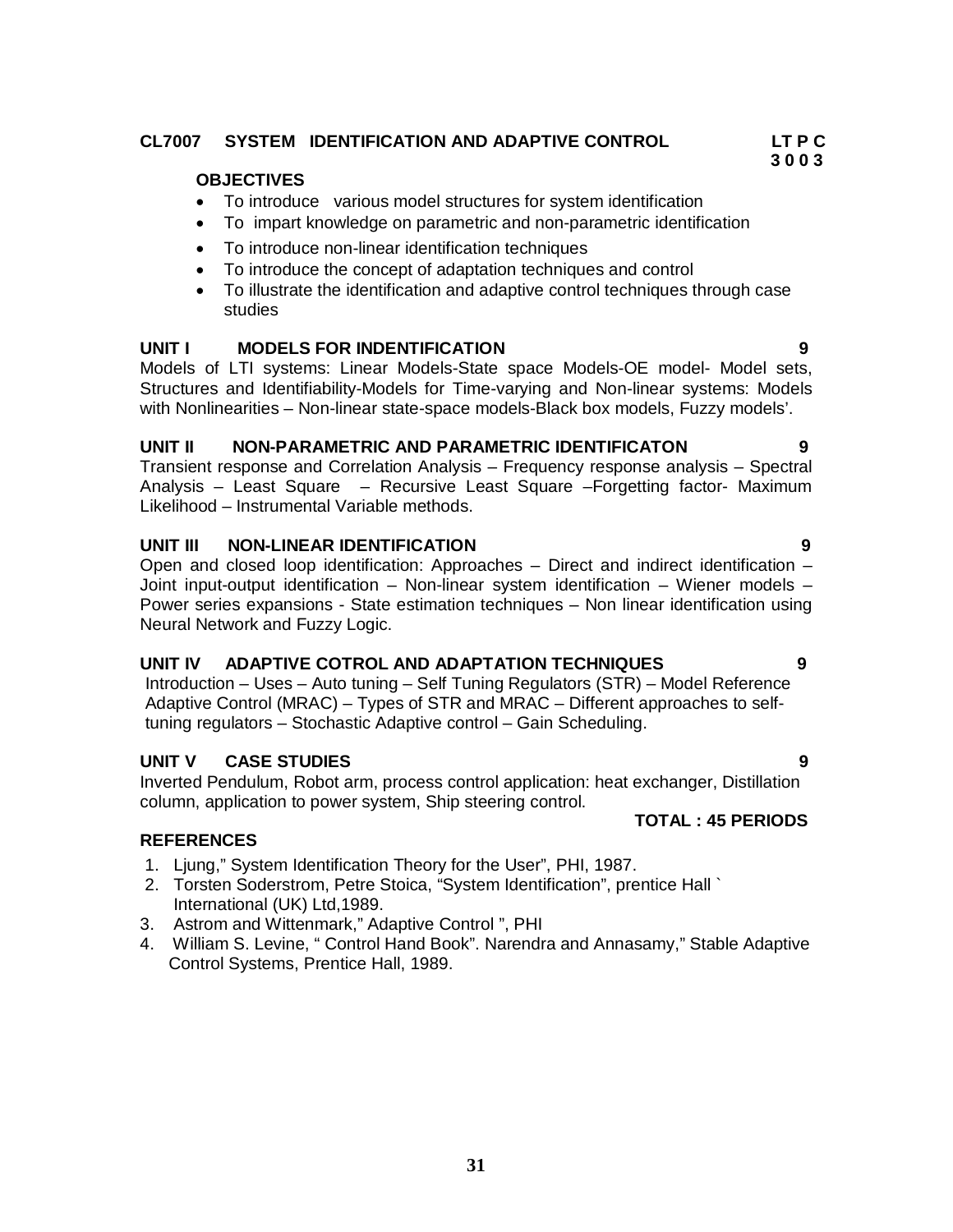| UNIT I   | <b>INTRODUCTION</b><br>Characteristics of sunlight – semiconductors and P-N junctions – behavior of solar cells –<br>cell properties - PV cell interconnection                                       | 9 |
|----------|------------------------------------------------------------------------------------------------------------------------------------------------------------------------------------------------------|---|
| UNIT II  | <b>STAND ALONE PV SYSTEM</b><br>Solar modules – storage systems – power conditioning and regulation - protection –<br>stand alone PV systems design – sizing                                         | 9 |
| UNIT III | <b>GRID CONNECTED PV SYSTEMS</b><br>9<br>$PV$ systems in buildings – design issues for central power stations – safety – Economic<br>aspect - Efficiency and performance - International PV programs |   |
| UNIT IV  | <b>ENERGY STORAGE SYSTEMS</b><br>Impact of intermittent generation – Battery energy storage – solar thermal energy<br>storage – pumped hydroelectric energy storage                                  | 9 |
| UNIT V   | <b>APPLICATIONS</b>                                                                                                                                                                                  | 9 |

Water pumping – battery chargers – solar car – direct-drive applications –Space – Telecommunications.

#### **REFERENCES:**

- 1. Eduardo Lorenzo G. Araujo, Solar electricity engineering of photovoltaic systems, Progensa,1994.
- **2.** Stuart R.Wenham, Martin A.Green, Muriel E. Watt and Richard Corkish, Applied Photovoltaics, 2007,Earthscan, UK.
- 3. Frank S. Barnes & Jonah G. Levine, Large Energy storage Systems Handbook , CRC Press, 2011.
- 4. Solar & Wind Energy Technologies McNeils, Frenkel, Desai, Wiley Eastern, 1990
- 5. Solar Energy S.P. Sukhatme, Tata McGraw Hill,1987.

#### **PS7004 SOLAR AND ENERGY STORAGE SYSTEMS L T P C**

#### **OBJECTIVES**

- To Study about solar modules and PV system design and their applications
- To Deal with grid connected PV systems
- To Discuss about different energy storage systems

$$
f_{\rm{max}}
$$

# **3 0 0 3**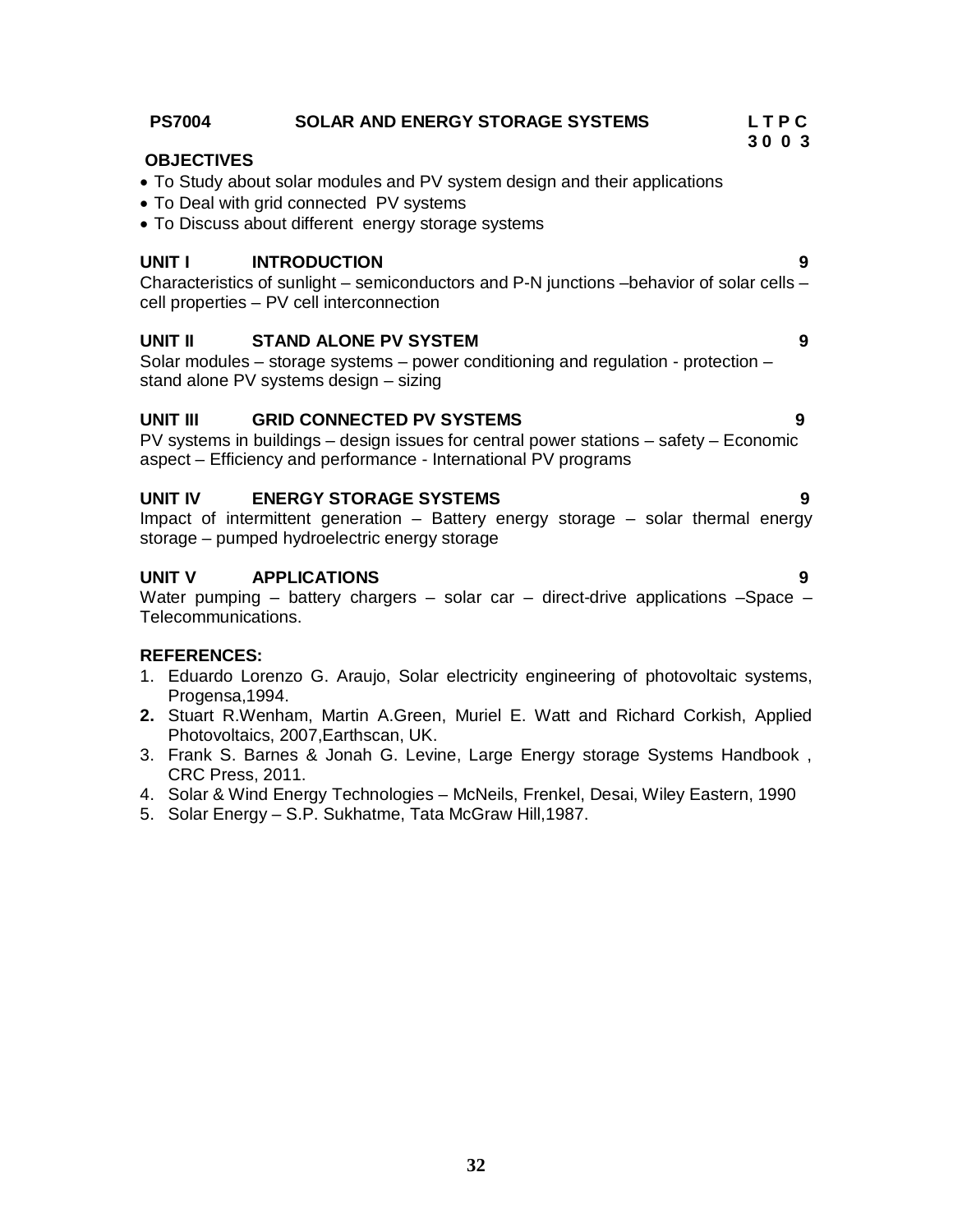# **ET7012 COMPUTER IN NETWORKING AND DIGITAL CONTROL L T P C**

# **3 0 0 3**

**Pre-requisites**: Digital Circuits,Computer Technology,Basic in Measurement & Instrumentation

# **OBJECTIVES**

- To discuss on the fundamentals of Network Layers for Data Communications
- To teach the digital data communication techniques
- To teach Graphical programming using GUI for instrument building
- To study on internet based communication standards and working principles
- The case studies to be developed/ discussed in Virtual Environment Tools

# **UNIT I NETWORK FUNDAMENTALS 9**

Data communication networking – Data transmission concepts – Communication networking - Overview of OSI- TCP/IP layers – IP addressing - DNS – Packet Switching – Routing –Fundamental concepts in SMTP, POP, FTP, Telnet, HTML, HTTP, URL, SNMP,ICMP.

# **UNIT II DATA COMMUNICATION 9**

Sensor data acquisition, Sampling, Quantization, Filtering ,Data Storage, Analysis using compression techniques, Data encoding – Data link control – Framing, Flow and Error control, Point to point protocol, Routers, Switches , Bridges – MODEMs, Network layer –Congestion control , Transport layer-Congestion control, Connection establishment.

# **UNIT III VIRTUAL INSTRUMENTATION 9**

Block diagram and Architecture – Data flow techniques – Graphical programming using GUI – Real time system – Embedded controller – Instrument drivers – Software and hardware simulation of I/O communication blocks – ADC/DAC – Digital I/O – Counter , Timer, Data communication ports.

# **UNIT IV MEASUREMENT AND CONTROL THROUGH INTERNET 9**

Web enabled measurement and control-data acquisition for Monitoring of plant parameters through Internet – Calibration of measuring instruments through Internet, Web based control – Tuning of controllers through Internet

# **UNIT V VI BASED MEASUREMENT AND CONTROL 9**

Simulation of signal analysis & controller logic modules for Virtual Instrument control – Case study of systems using VI for data acquisition, Signal analysis, controller design, Drives control.

# **TOTAL: 45 PERIODS**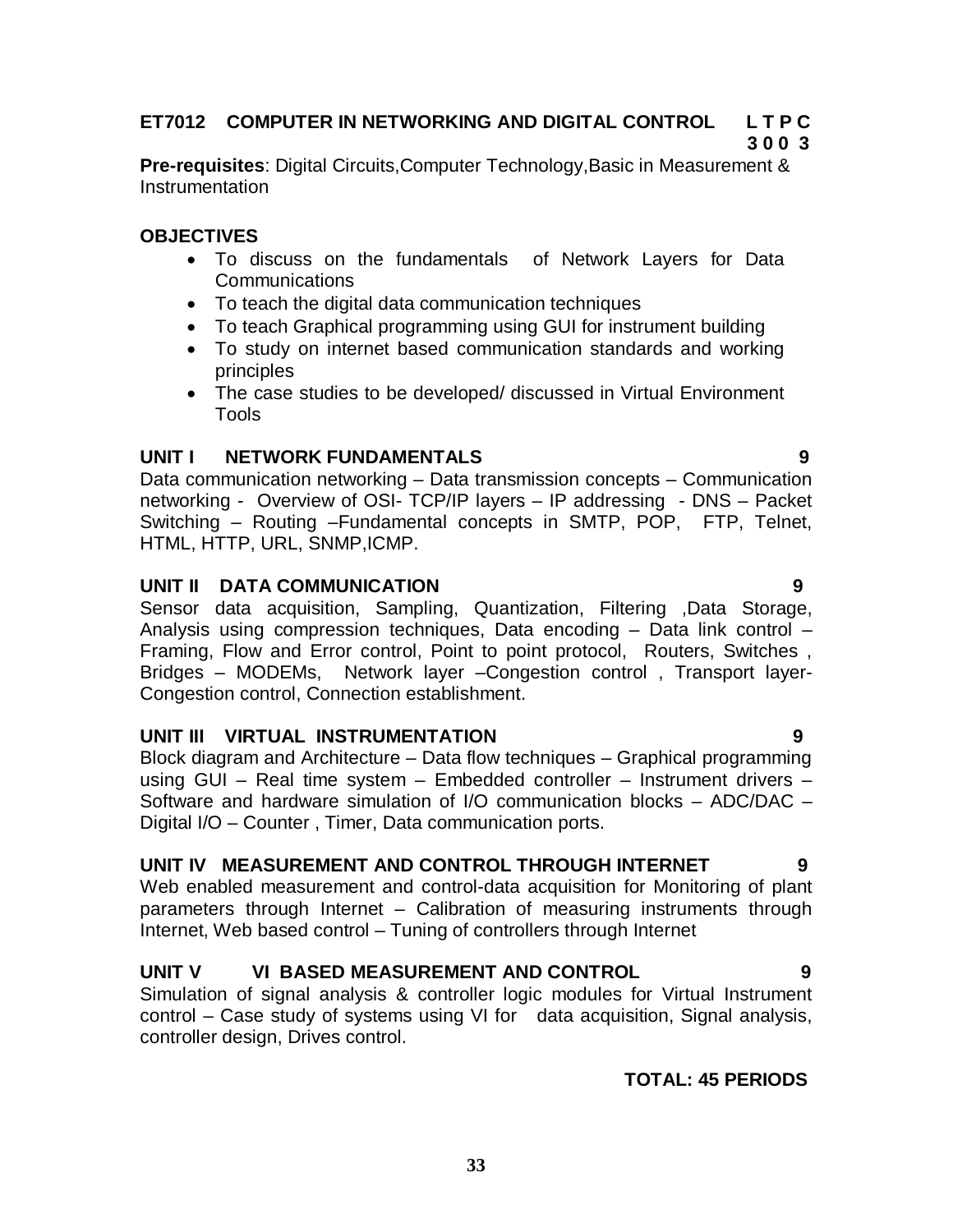# **REFERENCES:**

- 1. Wayne Tomasi, "Introduction to Data communications and Networking" Pearson Education, 2007.
- 2. Al Williams, "Embedded Internet Design", Second Edition, TMH, 2007.
- 3. Douglas E.Comer, "Internetworking with TCP/IP, Vol. 1", Third Edition, Prentice Hall, 1999.
- 4. Cory L. Clark, "LabVIEW Digital Signal Processing and Digital Communication", TMH edition 2005.
- 5. Behrouza A Forouzan,"Data Communications and Networking" Fourth edition, TMH, 2007.
- 6. Krishna Kant,"Computer based Industrial control",PHI,2002.
- 7. Gary Johnson, "LabVIEW Graphical Programming", Second edition, McGraw Hill, Newyork, 1997.
- 8. Kevin James, "PC Interfacing and Data Acquisition: Techniques for measurement, Instrumentation and control, Newnes, 2000.
- 9. Cory L. Clark,"LabVIEW Digital Signal processing and Digital Communications" Tata McGRAW-HILL edition, 2005.

# **PS7007 WIND ENERGY CONVERSION SYSTEMS L T P C**

**3 0 0 3**

# **OBJECTIVES**

- To learn the design and control principles of Wind turbine.
- To understand the concepts of fixed speed and variable speed, wind energy conversion systems.
- To analyze the grid integration issues.

### **UNIT I INTRODUCTION 9**

Components of WECS-WECS schemes-Power obtained from wind-simple momentum theory-Power coefficient-Sabinin's theory-Aerodynamics of Wind turbine

### **UNIT II WIND TURBINES 9**

HAWT-VAWT-Power developed-Thrust-Efficiency-Rotor selection-Rotor design considerations-Tip speed ratio-No. of Blades-Blade profile-Power Regulation-yaw control-Pitch angle control-stall control-Schemes for maximum power extraction.

### **UNIT III FIXED SPEED SYSTEMS 9**

Generating Systems- Constant speed constant frequency systems -Choice of Generators-Deciding factors-Synchronous Generator-Squirrel Cage Induction Generator- Model of Wind Speed- Model wind turbine rotor - Drive Train model-Generator model for Steady state and Transient stability analysis.

### **34**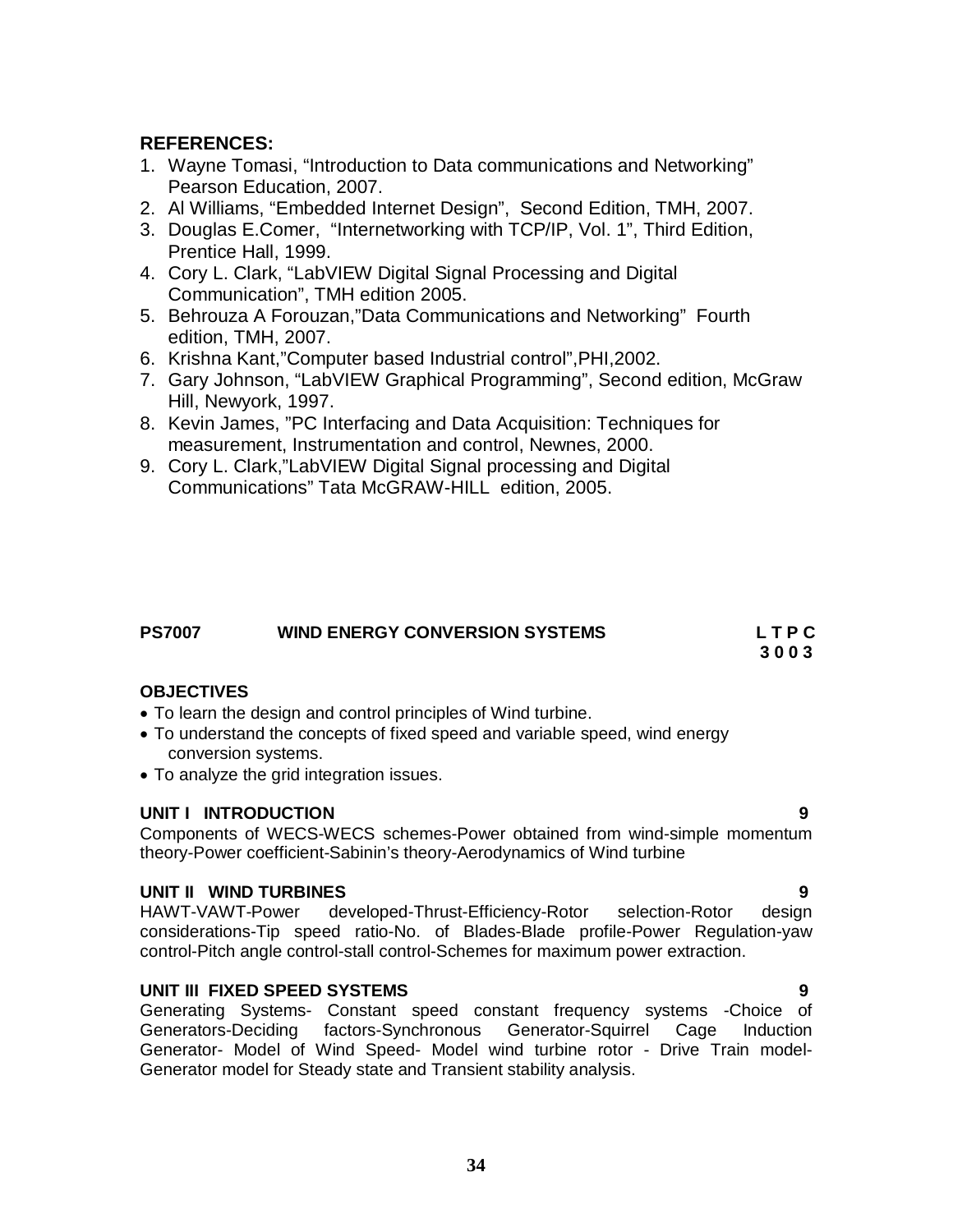# **UNIT IV VARIABLE SPEED SYSTEMS 9**

Need of variable speed systems-Power-wind speed characteristics-Variable speed constant frequency systems synchronous generator- DFIG- PMSG -Variable speed generators modeling - Variable speed variable frequency schemes.

# **UNIT V GRID CONNECTED SYSTEMS 9**

Wind interconnection requirements, low-voltage ride through (LVRT), ramp rate limitations, and supply of ancillary services for frequency and voltage control, current practices and industry trends wind interconnection impact on steady-state and dynamic performance of the power system including modeling issue.

# **TOTAL: 45 PERIODS**

# **REFERENCES**

- 1. L.L.Freris "Wind Energy conversion Systems", Prentice Hall, 1990
- 2. S.N.Bhadra, D.Kastha,S.Banerjee,"Wind Electrical Sytems",Oxford University Press,2010.
- 3. Ion Boldea, "Variable speed generators", Taylor & Francis group, 2006.
- 4. E.W.Golding "The generation of Electricity by wind power", Redwood burn Ltd., Trowbridge,1976.
- 5. N. Jenkins," Wind Energy Technology" John Wiley & Sons,1997
- 6. S.Heir "Grid Integration of WECS", Wiley 1998.

# **CL7002 ROBUST CONTROL L T P C**

# **OBJECTIVES**

- To introduce norms, random spaces and robustness measures
- To educate on H2 optimal control and estimation techniques
- To educate on Hinfinity optimal control techniques
- To educate on the LMI approach of Hinfinity control
- To educate on synthesis techniques for robust controllers and illustrate through case studies

### **UNIT I INTRODUCTION** 9

Norms of vectors and Matrices – Norms of Systems – Calculation of operator Norms – vector Random spaces- Specification for feedback systems – Co-prime factorization and Inner functions –structured and unstructured uncertainty- robustness

### **UNIT II H<sup>2</sup> OPTIMAL CONTROL 9**

Linear Quadratic Controllers – Characterization of  $H_2$  optimal controllers – H2 optimal estimation-Kalman Bucy Filter – LQG Controller

 **3 0 0 3**